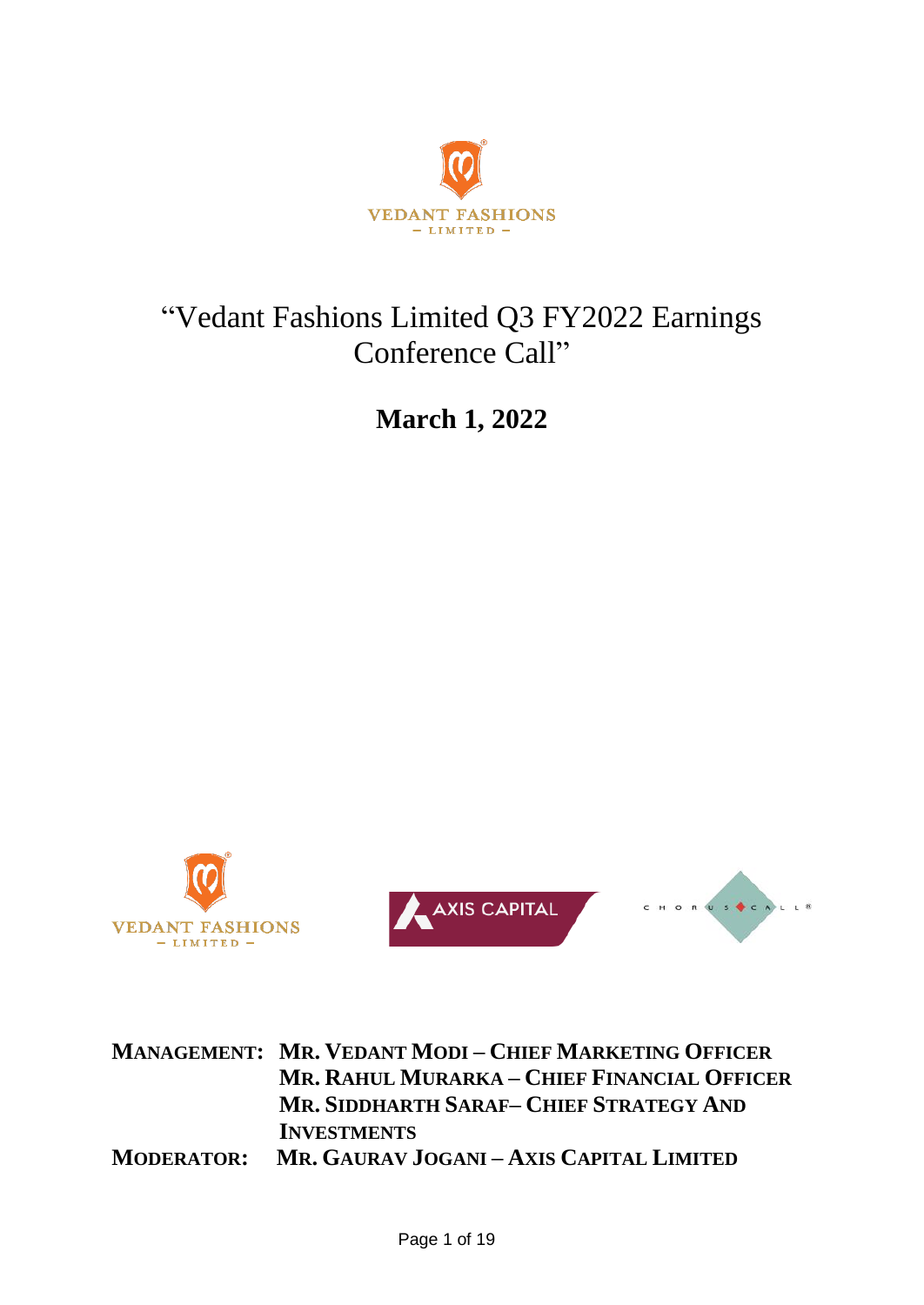

| <b>Moderator:</b>   | Ladies and gentlemen, good day, and welcome to Vedant Fashions Limited Q3 FY 2022 Earnings<br>Conference Call, hosted by Axis Capital Limited.                                                                                                                                                                                                                                                                                                                                                                                                                                                                                                                                                                                                                                                                                                                                                                                                                                                                   |
|---------------------|------------------------------------------------------------------------------------------------------------------------------------------------------------------------------------------------------------------------------------------------------------------------------------------------------------------------------------------------------------------------------------------------------------------------------------------------------------------------------------------------------------------------------------------------------------------------------------------------------------------------------------------------------------------------------------------------------------------------------------------------------------------------------------------------------------------------------------------------------------------------------------------------------------------------------------------------------------------------------------------------------------------|
|                     | This conference call may contain forward-looking statements about the Company, which are based on<br>the beliefs, opinions and expectations of the Company as on date of this call. Actual results may differ<br>materially. These statements are not the guarantees of future performance and involve risks and<br>uncertainties that are difficult to predict.                                                                                                                                                                                                                                                                                                                                                                                                                                                                                                                                                                                                                                                 |
|                     | As a reminder, all participant lines will be in the listen-only mode and there will be an opportunity for<br>you to ask questions after the presentation concludes. Should you need assistance during this conference<br>call, please signal for an operator by pressing '*' then '0' on your touchtone telephone. Please note that<br>this conference is being recorded.                                                                                                                                                                                                                                                                                                                                                                                                                                                                                                                                                                                                                                        |
|                     | I now hand the conference over to Mr. Gaurav Jogani from Axis Capital Limited. Thank you and over<br>to you, sir.                                                                                                                                                                                                                                                                                                                                                                                                                                                                                                                                                                                                                                                                                                                                                                                                                                                                                                |
| Gaurav Jogani:      | Thank you, Neerav. Good afternoon everyone. It is my pleasure to welcome you all to Vedant Fashions<br>maiden earnings conference call. From the management side, we have with us today Mr. Vedant Modi<br>- Chief Marketing Officer, Mr. Rahul Murarka - CFO and Mr. Siddharth Saraf - Chief Strategy and<br>Investments.                                                                                                                                                                                                                                                                                                                                                                                                                                                                                                                                                                                                                                                                                       |
|                     | I would now like to hand over the call to the Management for their opening comments. Post that we can<br>take the Q&A session. Thank you and over to you, Vedant.                                                                                                                                                                                                                                                                                                                                                                                                                                                                                                                                                                                                                                                                                                                                                                                                                                                |
| <b>Vedant Modi:</b> | Thank you. Good evening and warm welcome to all the participants. I hope that you and your families<br>are safe and healthy and taking due precaution from COVID. I welcome you all to our maiden earnings<br>call after the initial public offering.                                                                                                                                                                                                                                                                                                                                                                                                                                                                                                                                                                                                                                                                                                                                                            |
|                     | Before I speak about the Company, I would like to thank everyone for supporting the IPO. With this<br>support and trust, the IPO was oversubscribed. As this is the first call, there are a few people with whom<br>we will be interacting for the first time. I would thereof like to quickly give a brief description about<br>the Company before we move on to the performance of the third quarter of this financial year.                                                                                                                                                                                                                                                                                                                                                                                                                                                                                                                                                                                   |
|                     | It all began in the 1000 square feet office space with Rs. 10,000 as capital. Manyavar began its journey<br>as a thought in 1999 when we ventured into a family business with revamped men's ethnic wear. The<br>Company got incorporated in 2002 in Kolkata. What followed was a full swing retail operation thriving<br>from 2008 and since then the Company has grown from a niche 90 employees to a blissful $(+1000)$<br>employees at the backend and $(+3,000)$ associated with the brand at the frontend. Manyavar has<br>expanded its reach to (+200) cities in India, U.A.E. and the U.S.A. Manyavar transformed men's ethnic<br>wear fashion into a signature statement. The Brand opened up a much wider variety of men's garments<br>and accessories, which rendered it as a one-stop-shop for celebration wear. Since then, the label has<br>become synonymous with wedding wear, a one-stop store draping the world with joy and finest Indian<br>elegance. Thus, Manyavar completed Celebrations. |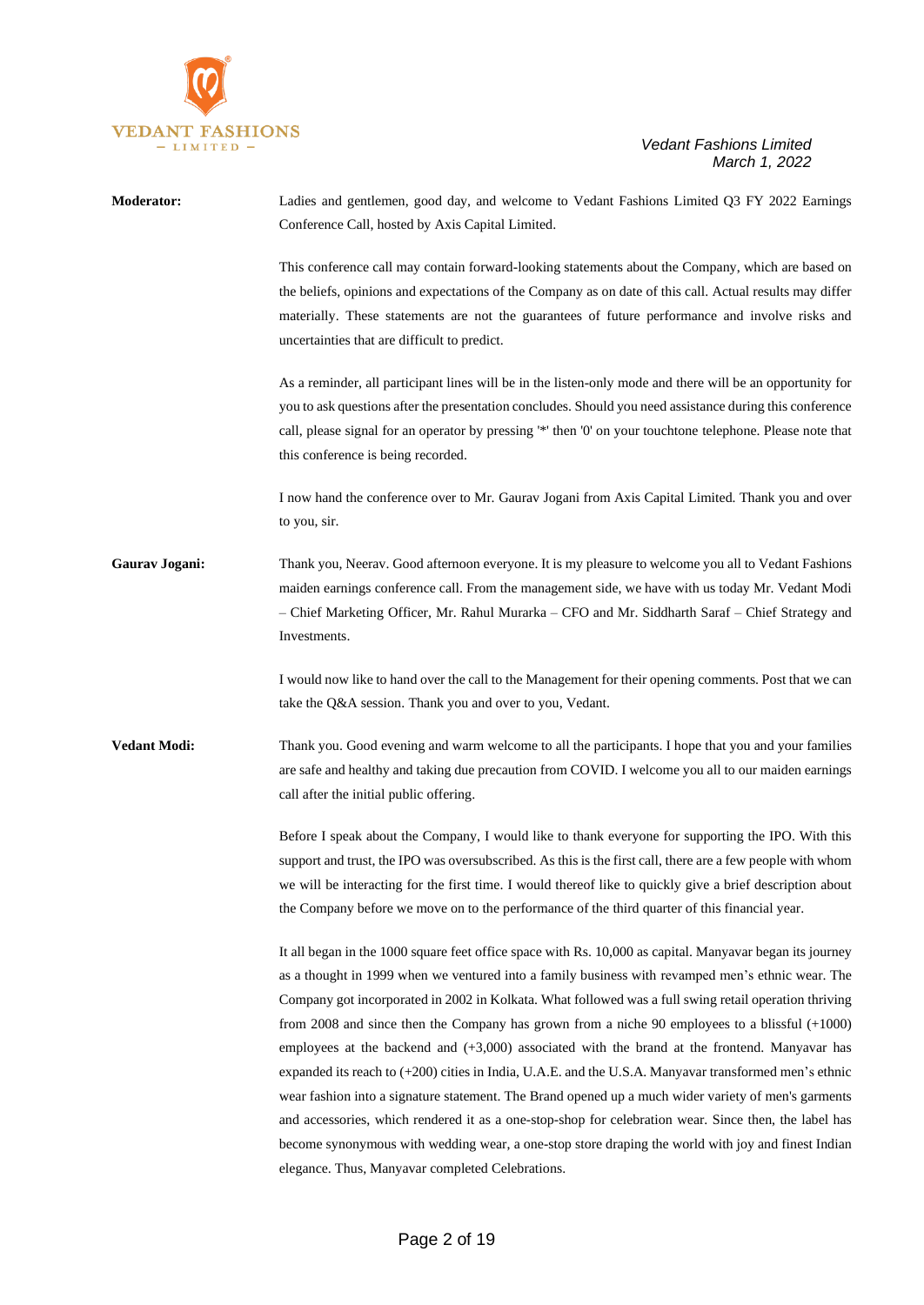

Paving the path for a happier family, the brand introduced Mohey, celebration wear for women in 2016 and acquired one of the biggest fashion brands in southern India, Mebaz in 2017, a one-stop destination for men, women and children. We commanded a dominant position in conventionally unorganized market and have been able to scale and organize a highly unorganized and fragmented category. We're the largest Company in India in men's Indian wedding and celebration wear by revenue and profitability as per the CRISIL report based on Financial Year 2020 numbers.

#### **The Company is built on four key pillars:**

- 1. Transparency
- 2. Efficiency
- 3. Inclusive Growth of all Stakeholders
- 4. The Use of Technology and Innovation.

#### **Let me give you a quick introduction to our brands:**

Manyavar is a category leader and a creator in the branded men's Indian wedding and celebration wear market with pan India presence. Manyavar is our flagship brand in the mid premium Indian wedding and celebration wear price range. Twamev is a premium offering in men's Indian wedding and celebration wear market and is priced between Manyavar and the other ultra-luxury brands. Manthan is a value brand that offers its products in the men's Indian wedding and celebration wear category and seems to cater to a sizable number of midmarket weddings and other celebrations through its product portfolio.

We have been growing presence in the women's Indian wedding and celebration wear market with Mohey, an emerging brand in the women's mid premium segment. It is also the largest brand by number of stores with pan India presence in the women's celebration wear category.

Mebaz is a heritage brand with a strong regional presence in Andhra Pradesh and Telangana. It is a onestop shop for ethnic celebration needs of the entire family in mid premium to premium price segment. We are a one-stop destination with a wide product portfolio for every celebratory occasion. Aspirational, yet value-for-money offering that makes Manyavar special.

#### **Let me highlight a few key strengths of our Company:**

We have a strong presence in the large and growing Indian wedding and celebration wear market driven by an increased spending on such wear. One crore marriages take place every year. Multi-day and multievent wedding celebrations are growing, and the trend is increasing very quickly. The celebrations are not only national, but also regional festivals with ethnic wear being added to the category growth. Market leader in Indian celebration wear market with diversified brand product portfolio across the value spectrum for the entire family, unique business model combining an asset like brand, playing along with seamless purchase experience. Majority of our sales are via franchises owned EBOs. We have (+300) franchise partners. Minimal dead stock regardless of no discounts for Manyavar brand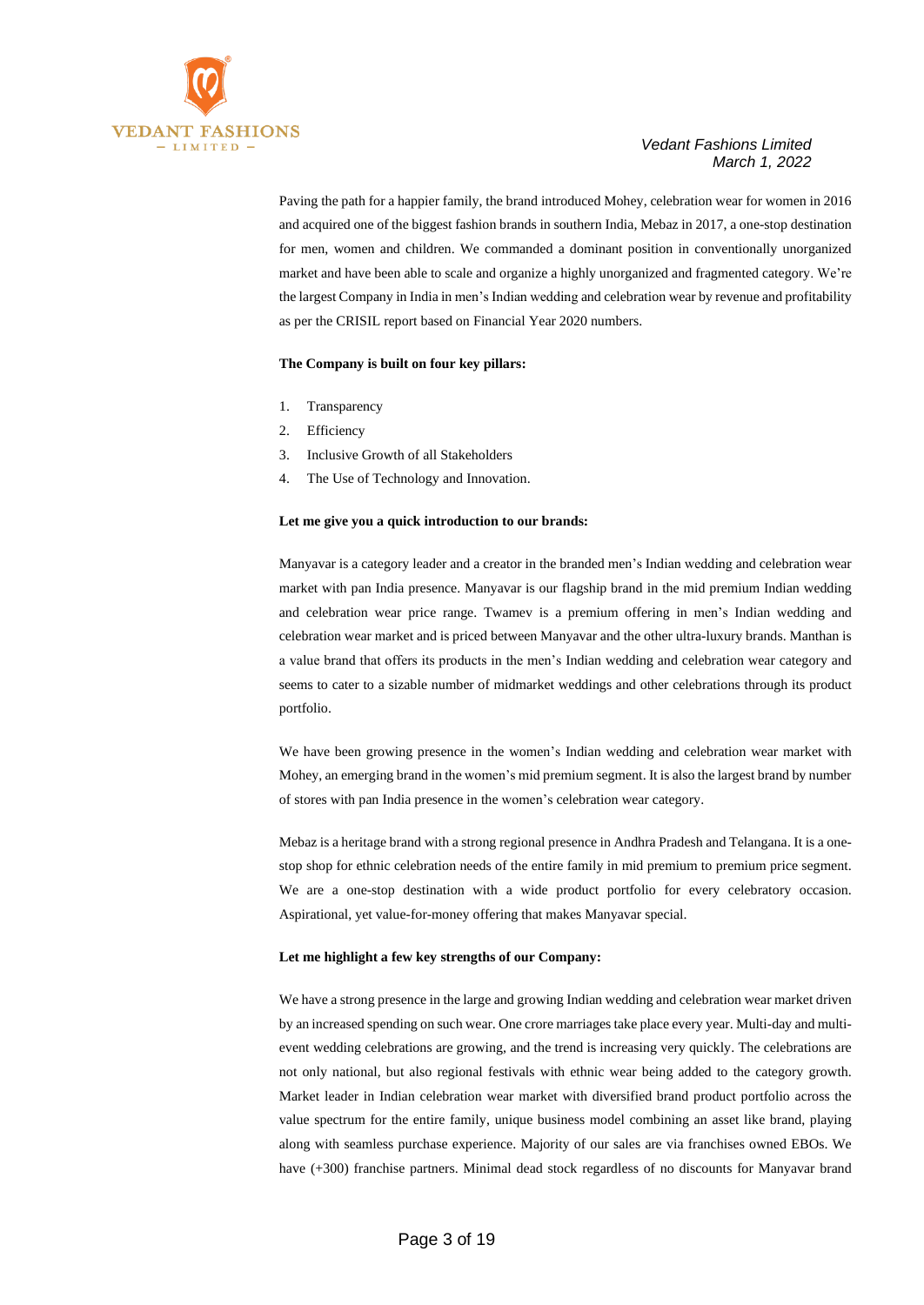



makes it very unique. Combining **aspects of** consumer and retail to create a unique model with high barriers to entry. We have the first mover advantage and a lot of moat and entry barriers for competition like technology-based supply-chain network with strong processes in place.

We have a unique supply-chain management with a 52-week design collection model, artificial intelligence and algorithm driven demand forecasting, rich data for 14 years to replenish stores at pin code level with maximum accuracy.

Technology helps us to take data driven decisions and forecasting of cultural and evolving fashion trends across India. Attractive marketing initiatives of creating connections through emotions, themebased marketing campaigns around Indian traditions and values to develop deeper emotional connect with the customers. All our brands are aspirational yet value-for-money at the same time. Widespread pan India multichannel presence with approximately 90% of our sales coming from customers through EBO network with a scalable franchise model. We have an experienced and professional leadership team and board of directors aided by professional partners. We have a strong growth trajectory with industry-leading margins, return metrics and a healthy cash generation. Every rupee of working capital can generate equal rupee of profit after tax with 90% being free cash flow.

#### **Now, let me focus on our strategies going forward:**

Independent growth strategy for each of our brands for retail expansion, within and outside India. We plan to expand in new geographies, in new cities, towns, in existing geographies, increasing penetration in existing markets across existing cities, robust expansion plans to improve reach across online and offline channels. We plan to double EBO retail space footprint from FY21 1.1 million square feet to 2.2 million square feet in the coming years. Leverage on e-commerce boost by adopting omni-channel strategy to allow customers to have flexibility to access products through offline and online channels. We currently have a presence in three international countries. We have a strong focus on increasing presence in international markets to cater to the large Indian diaspora with strong rooted Indian traditions with high spending power.

Up-selling and cross-selling initiatives, deepening customer connection and extend buying opportunities, leveraging wedding customers to move to non-wedding events like festivals and celebrations to expand our product portfolio, focus on opportunities in adjacent product categories within Indian wedding and celebration wear like kids' apparels and their accessories. Significant potential in space for growth of our emerging brands, independent brand strategy for our brand Mohey enabled with assessment of customer demand, international and local trends and evolving customer preferences, to establish a leadership position in women's Indian wedding and celebration wear market like Manyavar. With Twamev, focus on further upselling at existing Manyavar stores. With Manthan, increase the footprint to cater to 5 million weddingsin a year, target new customers via attractive pricing initiatives, focus on online sales via online channels.

We have followed a disciplined approach toward acquisitions, and we intend to continue following the same approach. Our inorganic growth should result in increase in customer base or economies of scale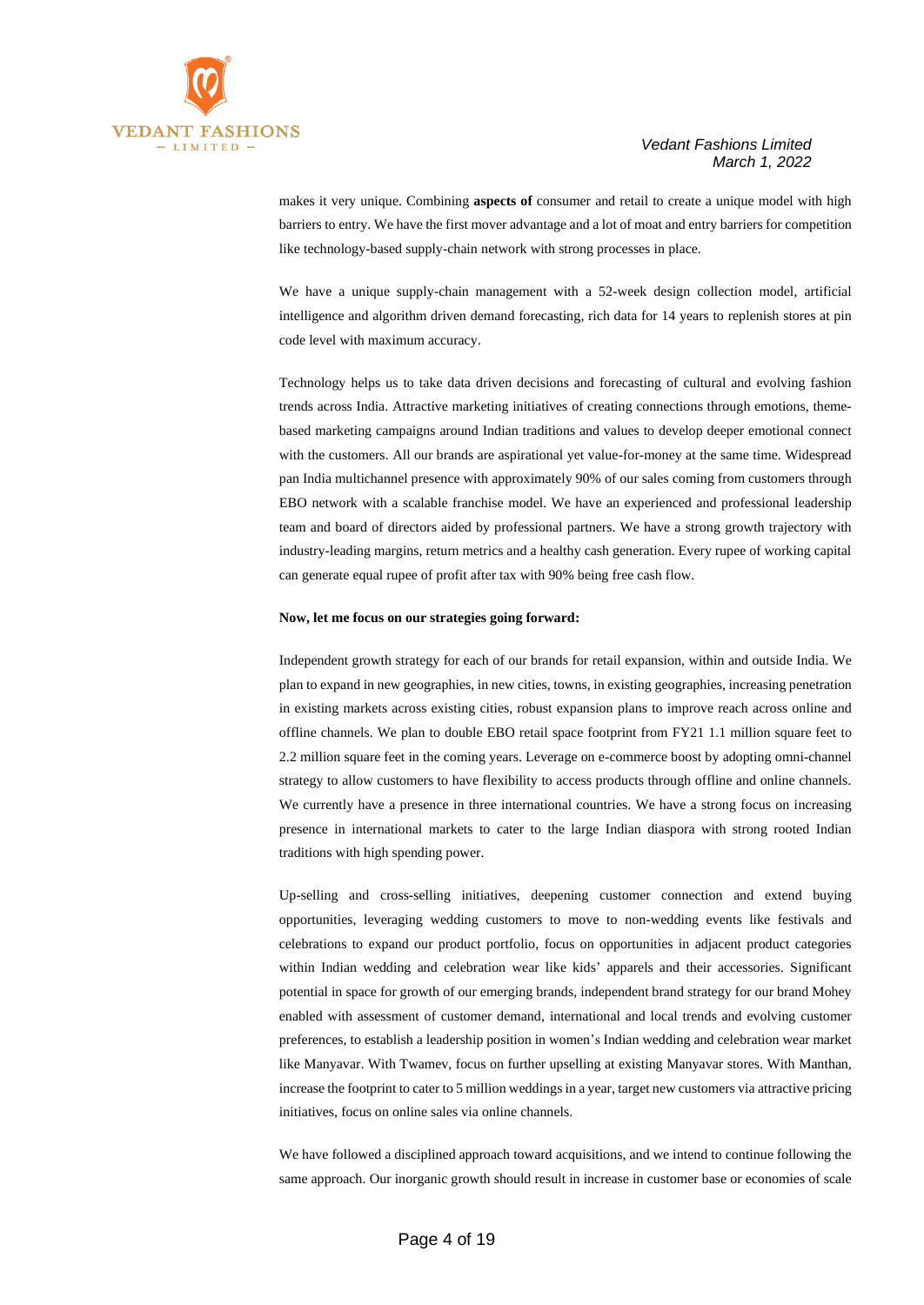

or an increase in profitability margins or a higher market share or a Company that helps us improve our tech capabilities.

Behind the scenes at Vedant Fashions Limited, works a team of young and energetic sales professionals and employees who are an integral part of brand building and have been adding value to the organization. All efforts enumerated are to make an impactful difference in their lives and in the lives of all stakeholders of the brand driving towards one vision - Earn your respect. We live in a country where language and culture changes every 50-100 km. We can be the thread to unite this diversified country and that is our dream.

With this, I would now handover to Mr. Rahul Murarka – our CFO to take you through the financial performance of the Company for the third quarter and nine months under review.

**Rahul Murarka:** Thank you Vedant. Namaskar and good evening everyone. Before we start with the Q3 Financial Update, I would like to highlight key financial strength of the Company:

> The Company has a very strong growth trajectory with best-in-class financial metrics and return, which has consistently grown over the years. Industry leading high gross margin of 65% and above enables generation of strong profitability for the Company. The Company also has industry-leading ROCE of around 50%. The Company is cash rich and is having cash equivalent of more than 480 crores as on 31st December, 2021. Even after doing buyback and dividend payout of around 500 crore in last two to three years. The Company has a track record of generating significant cash driven by a healthy cash conversion ratio.

> Now, I will share the highlights of our performance on Consolidated Financial Results for the Q3 and nine months ended December 2021:

#### **Starting from YTD December 2021 update:**

The Company reported revenue from operation of 745 crores during YTD December 2021 as against 373 crores in YTD December 2020 delivering a very strong growth of 99.5%. The Company continued to report industry leading gross margins of 67% during YTD December 2021. The EBITDA margins were around 50% and the EBITDA stood at 374 crores for YTD December 2021 as against 191 crores in YTD December 2020 with a jump of 96%. The PBT during YTD December 2021 significantly increased by 161% to 303 crores as against 116 crores in nine months financial year 2021, which is YTD December 2020. The Company reported best-in-class PAT margin of 30% and profit after tax stood at 226 crores during YTD December 2021 with a significant growth of 165% over YTD December 2020.

The Company has also reported industry-leading ROCE of around 60% (this is not annualized) during YTD December 2021. The Company has also reported a very strong trailing 12 months January to December 2021 revenue of around 936 crores and PAT of around 274 crores with PAT margin of 29% despite of April to June 2021 being significantly affected due to COVID. The YTD December 2021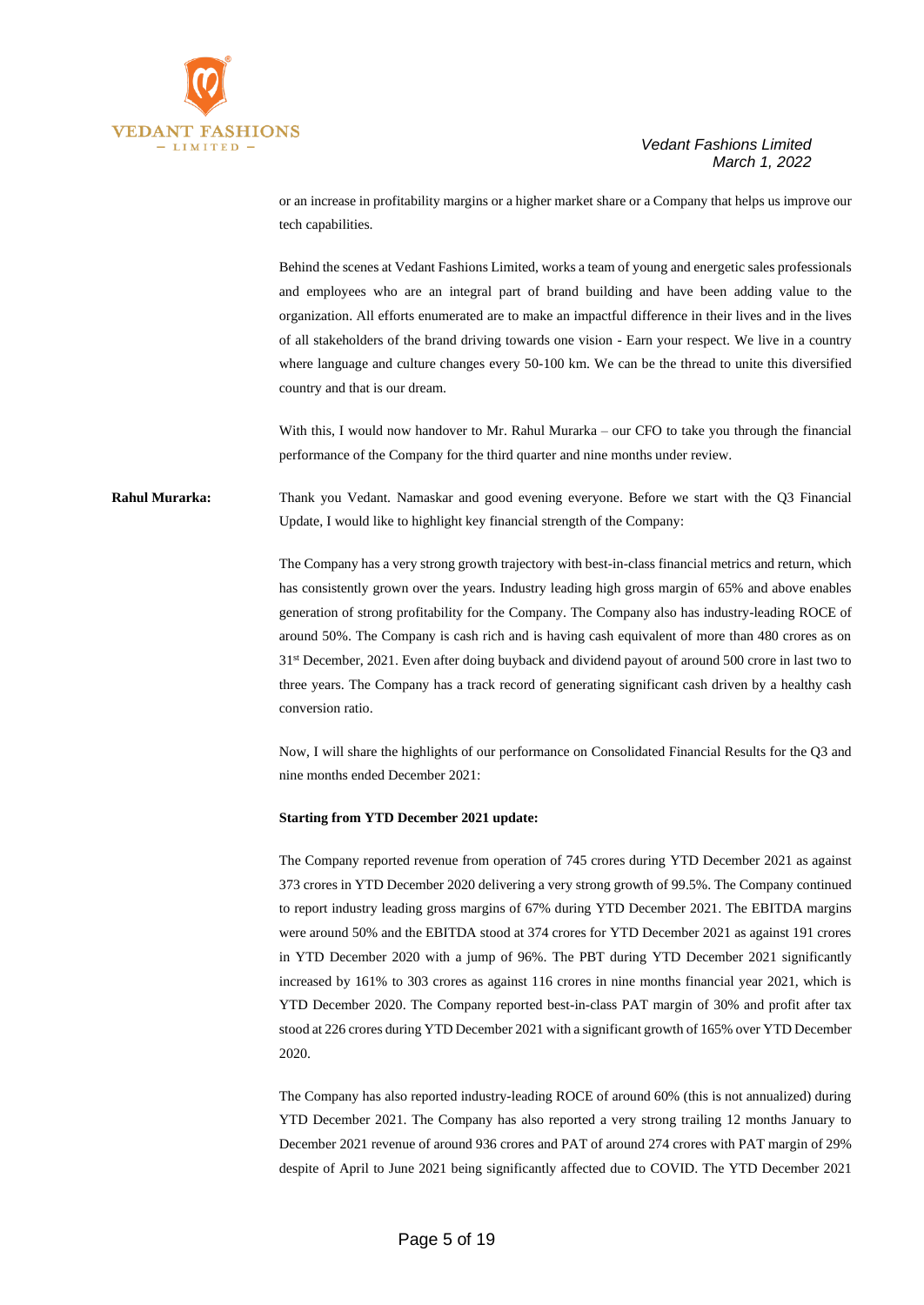

revenue and PAT growth was round 14% and 36% compared to YTD December 2019, which was a non-COVID period, based upon the integrated internal MIS, which we have prepared.

#### **Now coming to Q3 performance update:**

During Q3 FY22, Company reported revenue from operations of 385 crores delivering a very strong growth of around 28% over Q3 of FY21. The EBITDA margin was around 52% and the EBITDA stood at 198 crores for Q3 of FY22 as against 162 crores in Q3 of FY21 with a growth of around 23%. The Company reports PAT margin of around 33% and profit after tax stood at around 128 crores for Q3 of FY22 with a growth of around 24% over Q3 of FY21. The Company has reported revenue and PAT growth of around 20% and 35% in Q3 of FY22 compared to Q3 of FY20, which was again a non-COVID period based upon the indicative internal MIS prepared by us.

The net EBO store area of 57,000 was added in current Q3 with total presence of 1.21 million square feet as on 31st December 2021. The sale of our customers was around 1075 crores during YTD December 2021 and grew by more than 90% compared to YTD December 2020 with SSG of around 79%. The sale of our customers during Q3 of FY22 was more than 600 crores with growth of around 40% compared to Q3 of FY21 with SSG of around 31%. Q3 of FY22 was one of the best ever quarters in the history of the Company.

Thank you and Namaskar everyone. We can now move to the Q&A session.

**Moderator:** Thank you very much. We'll now begin the question-and-answer session. The first question is from the line of exam from the line of Nihal Jung from Edelweiss. Please go ahead.'

**Nihal Jung:** Thank you so much and congratulations to the team on this performance. Three questions from my end. Rahul, the first one is that on the gross margin, could you give the gross margin corresponding number for Q3 FY2021 also including the subcontracting charges because I'm not sure if that is disclosed separately and in case it is, my apologies in case I've missed it.

**Rahul Murarka:** No problem. In Q3 of FY22, we had a gross margin of 67.9% and in Q3 of FY21, we had a gross margin of 65.5% and this is after considering the job charges that you are mentioning.

**Nihal Jung:** Absolutely. So, the question related to that was that this improvement in margins, is it because of it being a robust season and our mixed was better, would that be the right understanding? And a related question to that is that there has obviously been a slight reduction in the EBITDA margin if I look from last quarter. So, is it right to think that there has been a step-up in marketing expenses? If you could just give a sense of that.

**Rahul Murarka:** So, if you will see our gross margin pattern, we have been able to generate significant gross margin over the years and it has improved also over the years. That improvement you would have seen every year because the focus is to improve in cost efficiency and that has been the key focus of the Company over the years, and that is where you see improvement in gross margins also. Now, considering your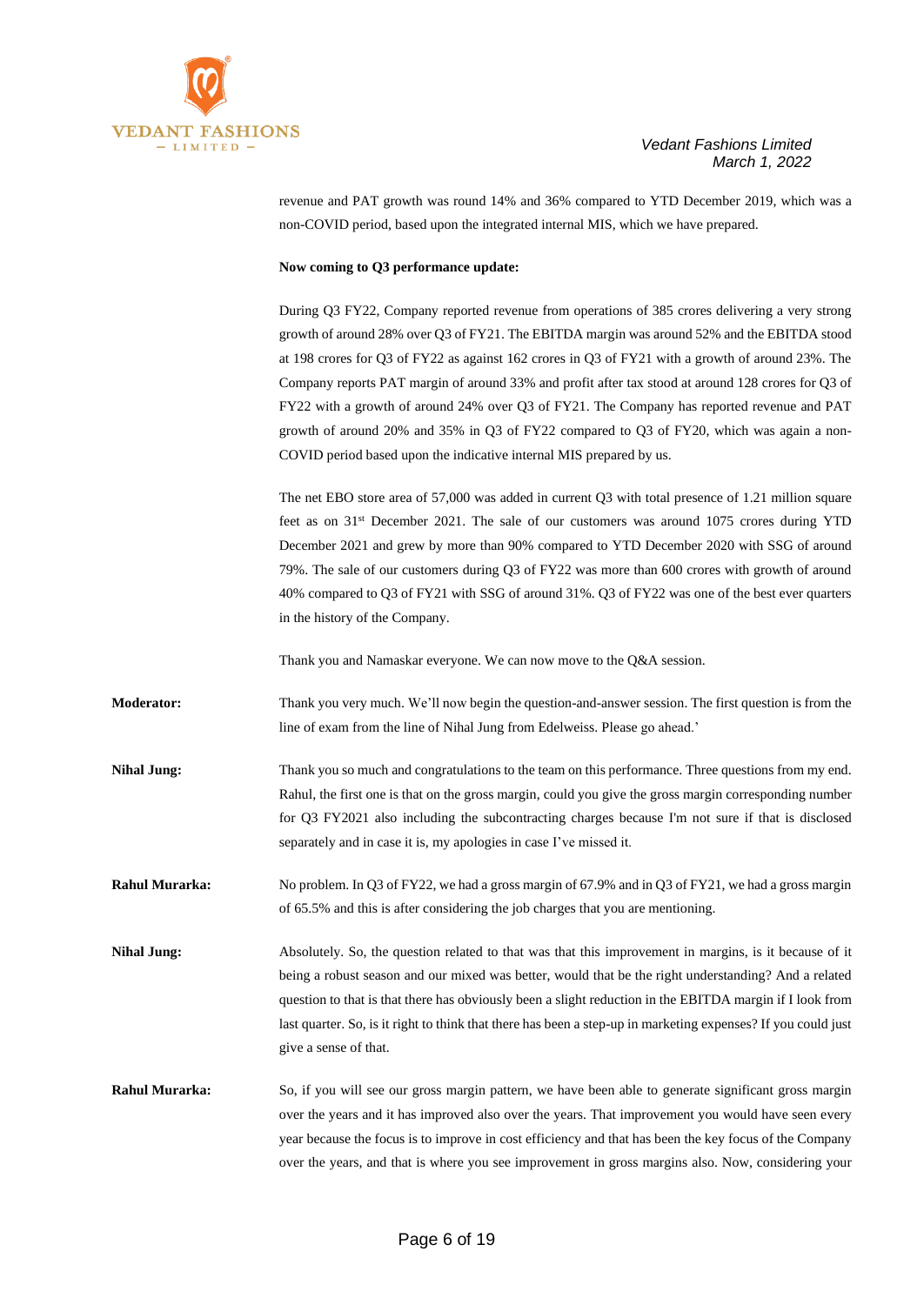

question on EBITDA margin being slightly lower by maybe 1% compared to Q3 of FY21, you are right, it was because of higher marketing cost, which was around 6.7% compared to 3.2% in the previous quarter, which was partially set off by improvement in margin and efficiency in other costs.

**Nihal Jung:** Sorry, if you could repeat that. You said 6.1%, your spend was 3.2% in the corresponding quarter?

**Rahul Murarka:** 6.7% was the spend compared to 3.2% in Q3 of FY21. One of the major reasons was we had spent Rs. 10 crores in ICC World Cup T20. So, that was one of the expenditures, which we had in the current quarter.

**Nihal Jung:** That is helpful, Rahul. The second question was that this quarter you're obviously seeing an entry into ten new cities. I just wanted to get a sense how has the response in these new cities been and when you enter a new city, how do you plan the collection because for existing cities, as you said that there is pin code level data, but as you're entering these new territories, how does the planning of the collection and other aspects go?

- **Vedant Modi:** I think the response from all the new cities has been very good. It's been very similar to the trends we've seen with opening of stores previously and in the historical trends of the company. Talking about our management of the new inventory that goes to newer cities, so we look at different trends of the region that replicate the cultural needs of a city. So, we will look at cities, which are the closest to that particular city and we also have a lot of MBO's and SIS stores that we already work with in that particular city. So, we study that data along with a small survey that we conduct in order to understand the appropriate set of inventory that we send to these new cities.
- Nihal Jung: Vedant, are these ten mainly Tier-3 cities only? That would be the right understanding, right?
- **Vedant Modi:** Sorry, I didn't get you completely.

**Nihal Jung:** Apologies. I was saying that these ten new cities that we have entered this quarter would mainly be Tier-3 and 4 cities only, right or does it include any T1 or T2 cities also?

**Vedant Modi:** Majorly. We'll get back to you on that one to give you accurate information.

**Nihal Jung:** Sure. Last question from my side. When you say you're looking at doubling your footprint from 1.1 to 2.2, could you give a bifurcation in terms of what could be the split in terms of getting into new cities or maybe split stores or maybe existing territories or new territories in the cities you are present in, in case there is a plan around that, if you could just give clarity around? I'll come back in the queue.

**Vedant Modi:** So, we have three strategies like we've mentioned before. So, the first one is to enter new cities that we're not currently present in. The second one is to enter new markets in existing cities and the third one, which is a very unique concept to Manyavar, which is the penetration concept where we increase our market share in certain key markets of India, let's say for Commercial Street where we now have about three stores, New Market area of Kolkata where we now have about four stores. So, the growth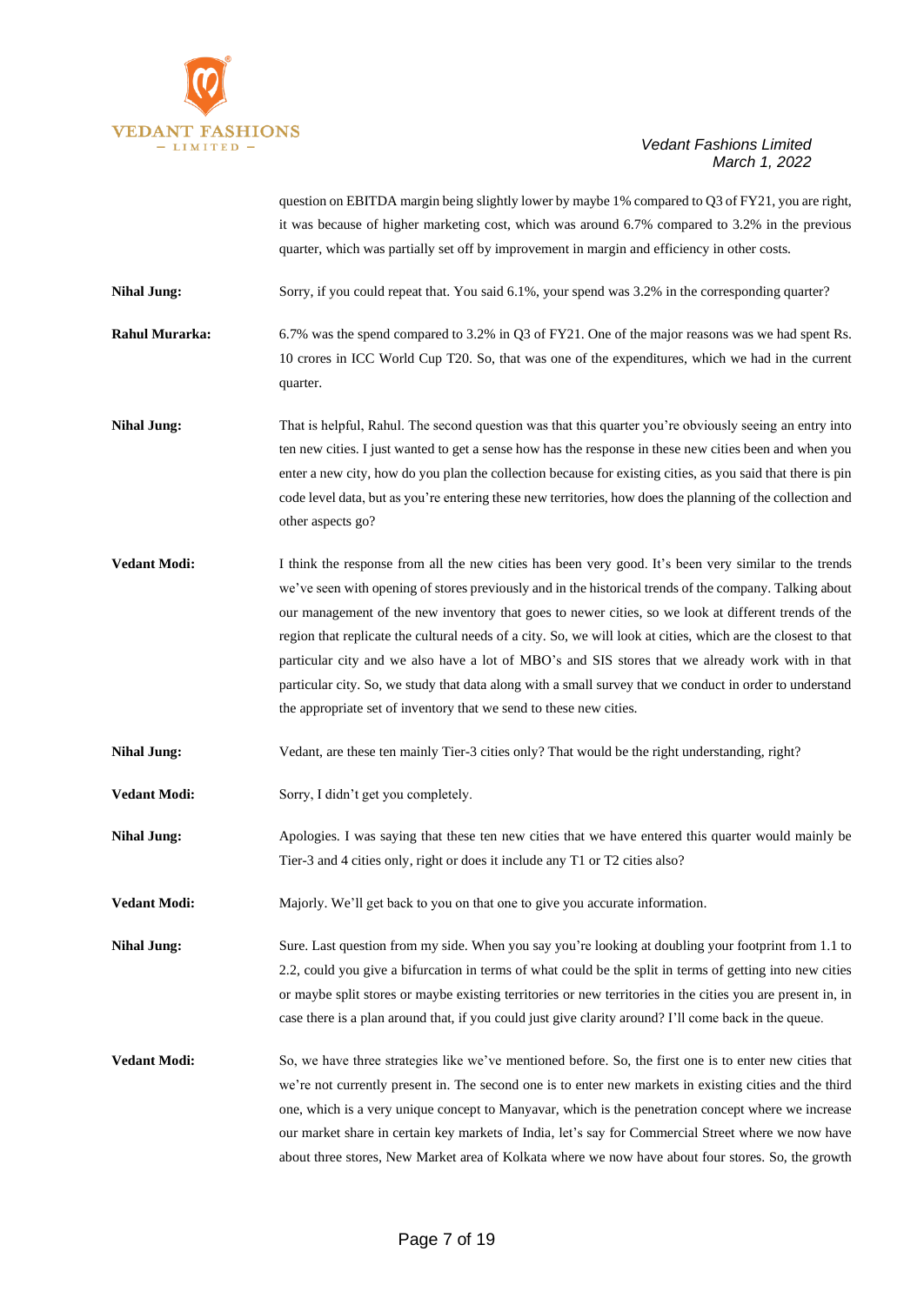

expansion would majorly be split between all the three strategies. There would be some changes here and there, but it's more or less equal between the three of them.

- **Nihal Jung:** That's helpful. Thank you.
- **Moderator:** Thank you. The next question is from the line of Vicky Punjabi from UTI Mutual Fund. Please go ahead.
- **Vicky Punjabi:** Thanks for taking my question. I just wanted a little bit more color on the revenue performance. Can you help us what's the same store sales growth like versus a pre-pandemic Q3 FY20, how the samestore has behaved this quarter?
- **Vedant Modi:** So, when we look at YTD levels, so compared YTD FY22 compared to YTD in FY20, it's flat, the triple SSG growth, it's at about -1% to 0%. It's between that level. Whereas in Quarter 3, we say an improvement of 15% compared to pre-pandemic levels.
- **Vicky Punjabi:** Okay, and this Quarter 3 improvement, is it led by an increased marriage season that we've seen this quarter or were there other drivers for the same?
- **Vedant Modi:** Sure. By the way, I just wanted to finish my previous point. So, we also just wanted to mention that the major growth was actually also hampered by the malls, which were shut during a lot of time during COVID and saw less footfall and also the metro cities, which were shut down for a longer time and took some more time to pick up in the season.
- **Rahul Murarka:** You're right Vedant and SSG growth of Tier-2 and Tier-3 was significantly higher, but because of tier1 and malls only, there was…
- **Vedant Modi:** Yes, and like you mentioned, the wedding season was great. Q3 has always been our best quarter, and the wedding season was amazing for the entire country this year. As we're talking about YTD numbers, I think a lot of those questions that you have are already answered because Q1 of this year was almost entirely shutdown due to COVID. So, when we look at the year-to-date number, almost all of that pentup demand, so to say, has been taken into consideration when we talk about the year-to-date number.
- **Vicky Punjabi:** Sure, thanks for that. Just one more thing, on your expansion strategy, I just wanted an understanding. So, we've seen 30+ stores rollout this quarter. Is that the kind of pace that the company is targeting going forward or how do I look at it on an annual basis, the store expansion strategy?
- **Siddharth Saraf:** So, basically you shouldn't see on number of stores specifically for us. It should be in square feet terms. So, I can tell you that in the past, from 2016-2021, we have grown at a CAGR of 15-16% as far as square feet retail space is concerned. You should be considering this. We're confident of delivering the same in the future as well. We don't see a reason of not delivering the same.
- **Moderator:** Thank you. The next question is from the line of Ankit Kedia from Phillip Capital India. Please go ahead.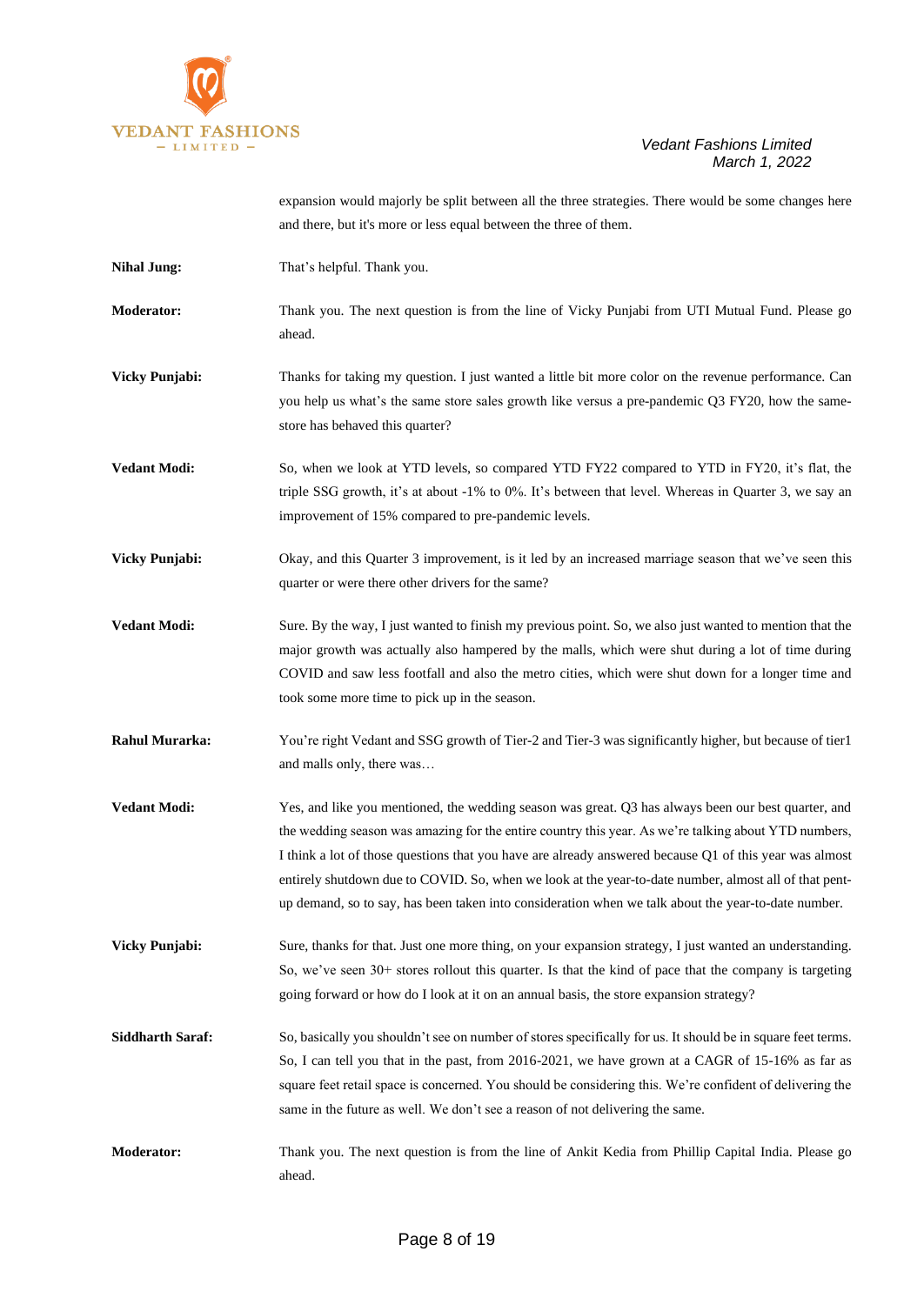

| <b>Ankit Kedia:</b>   | Sir, my first question is regarding the conversion from secondary sales to primary sales. We've seen<br>around 64% conversion this time around vis-à-vis 70% in Quarter 3 while the nine months numbers<br>seem healthy at 69-70%. So, what was that, is it seasonal in nature or is it a one-time thing because we<br>work on season model. So, this time a lot of sales came from where the commission is higher paid to<br>the franchises?                                                                                                                                                                                                                                                                                                                                                                                                                                                                                                                                                                                                                                                    |
|-----------------------|--------------------------------------------------------------------------------------------------------------------------------------------------------------------------------------------------------------------------------------------------------------------------------------------------------------------------------------------------------------------------------------------------------------------------------------------------------------------------------------------------------------------------------------------------------------------------------------------------------------------------------------------------------------------------------------------------------------------------------------------------------------------------------------------------------------------------------------------------------------------------------------------------------------------------------------------------------------------------------------------------------------------------------------------------------------------------------------------------|
| <b>Rahul Murarka:</b> | So, generally I think the range is similar when we talk about primary and secondary conversion, but<br>when we compare these two quarters or when we talk about YTD December 2021 and YTD December<br>2020, then on a YTD level, you will see that it is similar. There is no major gap on that. However, on a<br>quarterly basis, last year if you see, for the first six months, there was a major lockdown nation-wide<br>and transportation and everything, goods movement was restricted. Because of which you can see some<br>difference, but otherwise, it is more or less similar on a YTD level.                                                                                                                                                                                                                                                                                                                                                                                                                                                                                        |
| <b>Vedant Modi:</b>   | Also, just adding to that, we also have a build up during $Q2$ for the upcoming festive quarter in $Q3$ so<br>that measure is also there, which is only true for these two quarters primarily.                                                                                                                                                                                                                                                                                                                                                                                                                                                                                                                                                                                                                                                                                                                                                                                                                                                                                                   |
| <b>Ankit Kedia:</b>   | Sure, and my second question is on the rental paid because we work on different models with franchise.<br>So, if you can share for how much square feet area is the rent being paid by the Company, and going<br>forward of the store additions, which we do, what model does the Company prefer and why?                                                                                                                                                                                                                                                                                                                                                                                                                                                                                                                                                                                                                                                                                                                                                                                        |
| <b>Vedant Modi:</b>   | So, about 60% of our revenue comes from the area where we pay rental, and in terms of model, it's a<br>very strategic decision that we take, and it's based on each store. So, the idea is that the Company wants<br>to hold the least for strategic stores, which are especially our flagship stores and stores in mall where<br>we want to have control over that land. So, it's a strategic call, which we take on a store-to-store basis<br>rather than on a holistic level.                                                                                                                                                                                                                                                                                                                                                                                                                                                                                                                                                                                                                 |
| <b>Ankit Kedia:</b>   | Sure, and one last question from my side. On store closures, you have said that 75% of the franchises<br>stick with you for three years or longer, which means 25% of the store closures also happen within the<br>first three years. So, it would be helpful if you can talk on store closure, like why does the franchise<br>close the stores, what are the reasons for store closures?                                                                                                                                                                                                                                                                                                                                                                                                                                                                                                                                                                                                                                                                                                        |
| <b>Vedant Modi:</b>   | That metric has not been picked up correctly. So, 75% of our current franchises have been with us for<br>more than three years. The remaining 25% have joined within the three years. This is how it should be<br>read. In terms of franchise churn rate like you've asked, historically, we've been extremely strong with<br>our franchises. Almost no franchise has left us because of their own will. We have a very strong<br>franchise scorecard mechanism that we rate them based on different parameters of efficiency, operating<br>measures and the kind of terms and relations they have with the Company and basis these terms, we<br>rate them on a quarterly basis, and if their performance is below a certain threshold, then we put them<br>on a training program and try to improve them. However, even after a significant amount of training, if<br>they don't improve then we churn them out. So, majorly all the franchises that have left the system has<br>been because the Company has decided to change that particular franchise due to operational<br>inefficiencies. |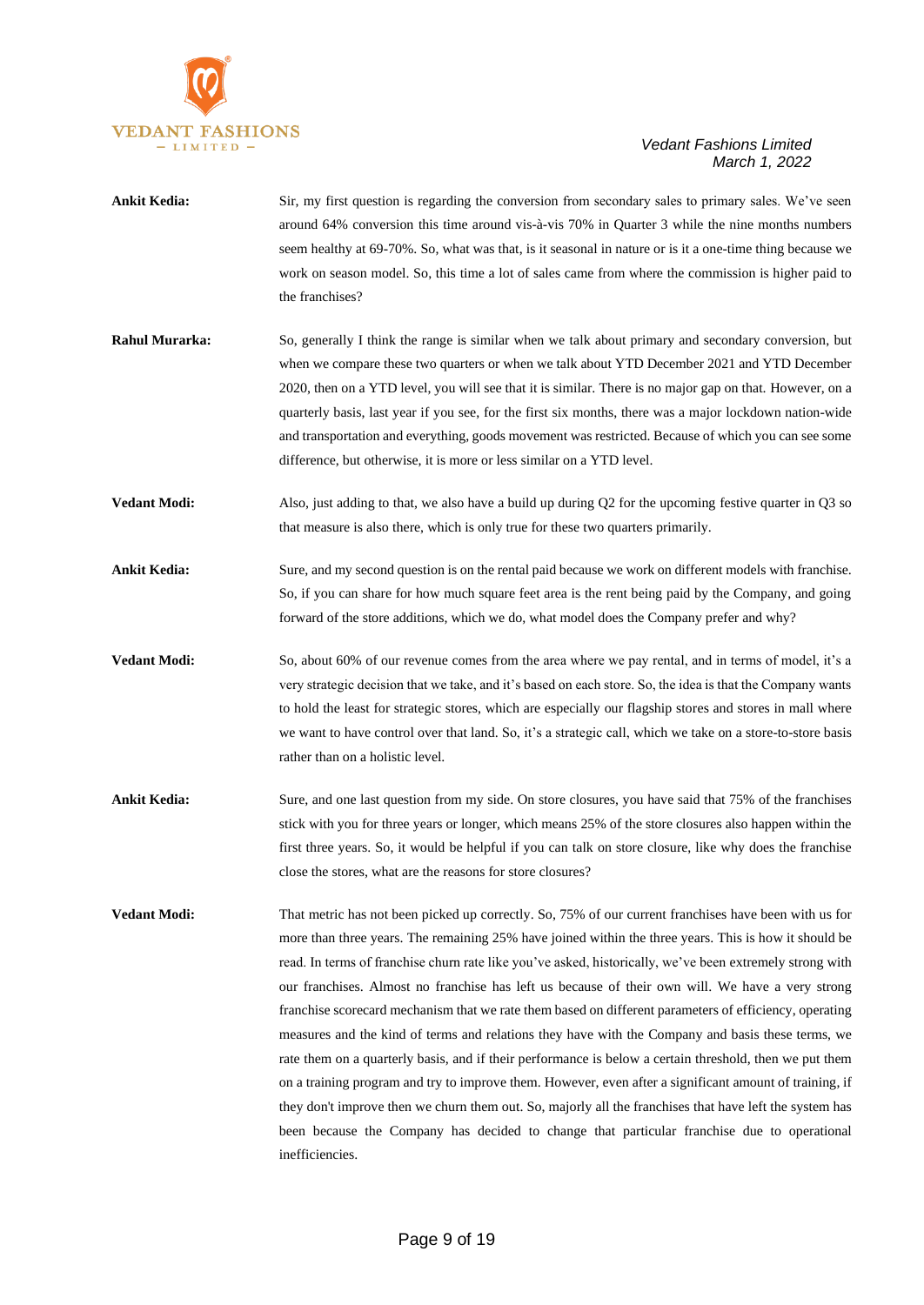

| <b>Ankit Kedia:</b>   | Sure, that's helpful. Thank you. I'll come back in the queue for more questions.                                                                                                                                                                                                                                                                                                                                                                                                                                                                                                                                                                                                                                                                                   |
|-----------------------|--------------------------------------------------------------------------------------------------------------------------------------------------------------------------------------------------------------------------------------------------------------------------------------------------------------------------------------------------------------------------------------------------------------------------------------------------------------------------------------------------------------------------------------------------------------------------------------------------------------------------------------------------------------------------------------------------------------------------------------------------------------------|
| <b>Moderator:</b>     | Thank you. Next question is from the line of Tejas Shah from Spark Capital Advisors. Please go ahead.                                                                                                                                                                                                                                                                                                                                                                                                                                                                                                                                                                                                                                                              |
| <b>Tejas Shah:</b>    | Thanks for the opportunity and congrats on a good set of numbers. My first question pertains to if you<br>can give some sense on brand-wise growth for the quarter and nine months between Mohey, Manyavar<br>and Manthan and Twamev, and if you can also give some sense on the growth plan for Manthan and<br>Twamev as well.                                                                                                                                                                                                                                                                                                                                                                                                                                    |
| <b>Rahul Murarka:</b> | So, from a brand perspective, Manyavar has been leading the overall spectrum and has been there for<br>almost two decades. The new brands, which we have started like Manthan and Twamev we started two<br>years back and after that COVID, they didn't see any normal year as well. Mohey also we had started<br>in 2016. So, currently as far as brand growth and those metrics are concerned, we would not like to<br>maybe discuss at this point of time because once it becomes more sizable, then maybe we can discuss<br>those brands because all of these brands are very new for us. We have followed a very calibrated<br>approach to what we can say in terms of brand growth and how we strategize. What we can also mention<br>is that Yes, Siddharth |

**Siddharth Saraf:** So, what we can basically tell you is that we have a number in mind after which we would like to share details on the brand level wise, which is a 150 crore of kind of topline, which we are comfortable given the size of our Company, we think that should be sharing the numbers and as far as the growth of this brand is concerned, I can tell you for sure that all these brands are doing well on them. There's no doubt in it. We are seeing good traction. Every year the efficiency is improving for each of them, as far as Mohey is concerned, Twamev is concerned, Mebaz is concerned, we are seeing improvement in all the KPI that we track for our Manyavar, in each of them and Manthan we have just started the trajectory. We are working on the same and soon once we will have a normal year, we will have numbers in that as well.

**Vedant Modi:** Sure. Just adding on to that, all our brands since their start have been EBITDA positive and we are a very bottom line focused Company and that is what we aim to achieve. Going to your second question, focused on Manthan and Twamev, the strategies are pretty clear. For now, Twamev has almost crossed the incubation level where we understand the categories that have been working really well for us. Manyavar being such an aspirational brand, we were already getting these high ticket consumers walking into our flagship stores in metro cities, which have already started upselling to Twamev. So, the brand has been doing you phenomenally well during this period of the last three quarters and we are really excited. We are also going to launch Twamev EBOs very soon in the next financial year itself and are really excited for the brand. In terms of Manthan, it is still in the incubation stage, we are testing out different categories, trying to understand what the fashion tone of the brand will be, what are the categories that we would like to launch and see how those pan out in the next few quarters. With the online strategy of Manthan, because it's a value-based brand and different industry reports recommend that in India almost 50% of products under Rs. 1000 would now come from the online business, Manthan has been doing great on that front. So, we are very excited for that brand as well and we're all working on the same.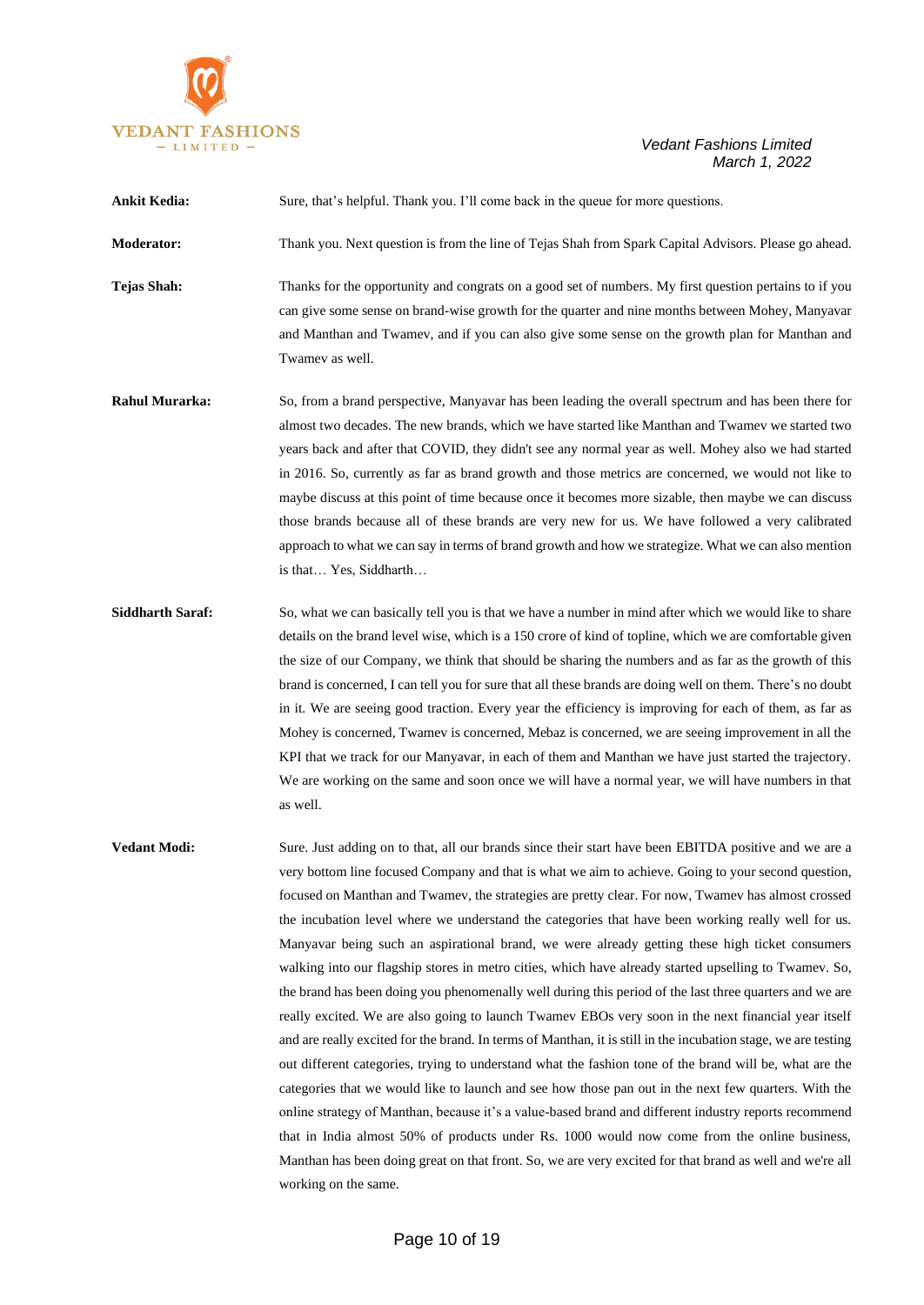

| Tejas Shah:             | So, cumulatively as on today, 95% will be still driven by Manyavar for the nine months?                                                                                                                                                                                                                                                                                                                                                                                                                                                                                                                                 |
|-------------------------|-------------------------------------------------------------------------------------------------------------------------------------------------------------------------------------------------------------------------------------------------------------------------------------------------------------------------------------------------------------------------------------------------------------------------------------------------------------------------------------------------------------------------------------------------------------------------------------------------------------------------|
| <b>Vedant Modi:</b>     | So, in RHP, we have already mentioned, Quarter 2 ended, about 84% was Manyavar and 16% were the<br>other brands, which is mentioned in our RHP document.                                                                                                                                                                                                                                                                                                                                                                                                                                                                |
| <b>Tejas Shah:</b>      | Perfect. Second, Vedant, you spoke about the penetration strategy and in one of our recent channel<br>checks in Calcutta we are seeing in places like Gariahat, you have stores which are not more than even<br>500 meter apart. So, how does the profitability work for such stores where they are not even a kilometer<br>away, if I got my distance correct there.                                                                                                                                                                                                                                                   |
| <b>Vedant Modi:</b>     | So, when we see a certain store, which has extremely high productivity levels and has been doing<br>extremely well that is when we understand the potential of a market and take the decision to open a<br>higher and bigger store next to it and in most cases what we see is that the previous store continues to<br>perform well and do well while the newer stores take a good share of the market and grows in its own<br>way.                                                                                                                                                                                     |
| <b>Rahul Murarka:</b>   | Also, just to add up on what Vedant mentioned, when we open a new store in the same market, we first<br>give the opportunity to our existing franchise so that he can also grow from here on in the similar<br>market, so that is also one thing, which we do.                                                                                                                                                                                                                                                                                                                                                          |
| <b>Tejas Shah:</b>      | The last one on the competitive landscape. So, in the last 12 months or 18 months, we have seen so<br>many big houses throwing their hats into the space. Are you seeing any pressure in terms of getting<br>your desired retail space, A? B, is there any fight to recruit more franchise? More importantly, since<br>some of this competition is very at the initial stage, are you facing any talent crunch already because I<br>am assuming that these new houses also will be recruiting a lot of talent, which we have created in our<br>base?                                                                    |
| <b>Siddharth Saraf:</b> | So, basically to all your three points from location to talent, we are not seeing any challenges as such<br>right now. We are doing well as a Company and we don't feel that competitive intensity till date and<br>would not like to comment on the competition right now.                                                                                                                                                                                                                                                                                                                                             |
| <b>Vedant Modi:</b>     | And just adding to some of these points, so in terms of location, we were already kind of competing<br>with the overall landscape, it's not that the location is just for the Indian wear segment, so we are kind<br>of competing with the entire apparel segment in order to get a good location. So, it's always existed. In<br>terms of talent, I think, our major strength has been our homegrown talent, our ability to get in<br>youngsters and make them a part of this family, help them grow with us and truly become leaders in<br>their own sense. So, I think we've been doing pretty well on those fronts. |
| <b>Rahul Murarka:</b>   | Also, you can refer our key strength, which we have included in slide number #16 of our presentation,<br>which we have uploaded also. This highlights the key strengths of the Company, which act as a barrier<br>to other companies from an entry perspective. So, that is something, which you can refer to and that<br>will give you a good idea.                                                                                                                                                                                                                                                                    |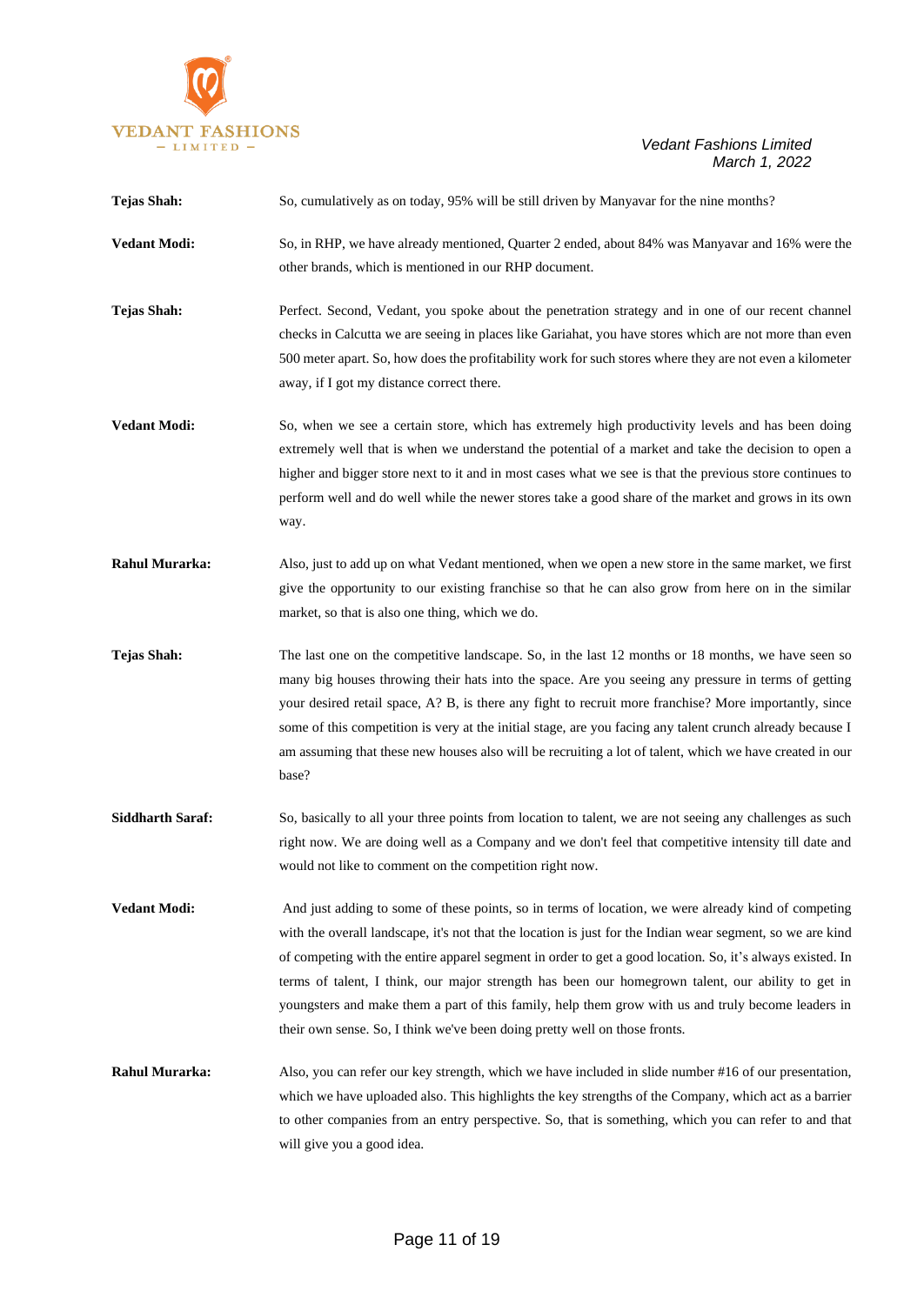

| <b>Tejas Shah:</b>      | Sure, I'm looking at it. Thanks and all the best. That's all from my side.                                                                                                                                                                                                                                                                                                                                                                                                                                                                                                                                                                                                                                                                                                                                                                                                                                                                                                                                                                   |
|-------------------------|----------------------------------------------------------------------------------------------------------------------------------------------------------------------------------------------------------------------------------------------------------------------------------------------------------------------------------------------------------------------------------------------------------------------------------------------------------------------------------------------------------------------------------------------------------------------------------------------------------------------------------------------------------------------------------------------------------------------------------------------------------------------------------------------------------------------------------------------------------------------------------------------------------------------------------------------------------------------------------------------------------------------------------------------|
| <b>Moderator:</b>       | Thank you. The next question is from the line of Gaurav Jogani from Axis capital. Please go ahead.                                                                                                                                                                                                                                                                                                                                                                                                                                                                                                                                                                                                                                                                                                                                                                                                                                                                                                                                           |
| Gaurav Jogani:          | Thank you for this. Sir, my question is with regards how has been the revenue growth in terms of $Q3$<br>FY20, both at the Company level, as well as the consumer level sales.                                                                                                                                                                                                                                                                                                                                                                                                                                                                                                                                                                                                                                                                                                                                                                                                                                                               |
| <b>Rahul Murarka:</b>   | From Q3 FY20 prospect, as I was mentioning during my speech also, the revenue has grown by around<br>20-21% compared to Q3 FY22 and the PAT has grown by around 35%.                                                                                                                                                                                                                                                                                                                                                                                                                                                                                                                                                                                                                                                                                                                                                                                                                                                                         |
| Gaurav Jogani:          | Sir, my question is with regards to is the 20-21% you're mentioning is the reported Company level sales<br>or is it the consumer level sales growth?                                                                                                                                                                                                                                                                                                                                                                                                                                                                                                                                                                                                                                                                                                                                                                                                                                                                                         |
| <b>Rahul Murarka:</b>   | Company reported level sale I am saying, revenue from operations.                                                                                                                                                                                                                                                                                                                                                                                                                                                                                                                                                                                                                                                                                                                                                                                                                                                                                                                                                                            |
| Gaurav Jogani:          | What would this be for the consumer level sales?                                                                                                                                                                                                                                                                                                                                                                                                                                                                                                                                                                                                                                                                                                                                                                                                                                                                                                                                                                                             |
| <b>Rahul Murarka:</b>   | It would be around 33%.                                                                                                                                                                                                                                                                                                                                                                                                                                                                                                                                                                                                                                                                                                                                                                                                                                                                                                                                                                                                                      |
| Gaurav Jogani:          | Sir, my next question is with regards to, you have mentioned that you will be looking to add<br>approximately 15-16% square feet of stores, similar to what you have done in the past what we have<br>seen, would you like to give any specific geographies that you are targeting given that your higher<br>salience towards the southern part as of now. So, any particular geographies that you are seeing good<br>growth and looking to expand in those geographies?                                                                                                                                                                                                                                                                                                                                                                                                                                                                                                                                                                     |
| <b>Siddharth Saraf:</b> | So, Gaurav, first of all, the 15-16% which I mentioned was the CAGR on which we have grown and<br>secondly what we see is that the opportunities are equal across tiers and the cities. So, we have grown<br>equally and we don't see any challenges growing equally going forward as well.                                                                                                                                                                                                                                                                                                                                                                                                                                                                                                                                                                                                                                                                                                                                                  |
| Gaurav Gilani:          | Okay, thank you, that's all from me.                                                                                                                                                                                                                                                                                                                                                                                                                                                                                                                                                                                                                                                                                                                                                                                                                                                                                                                                                                                                         |
| <b>Moderator:</b>       | Thank you. The next question is from the line of Kevin Jain from Motilal Oswal. Please go ahead.                                                                                                                                                                                                                                                                                                                                                                                                                                                                                                                                                                                                                                                                                                                                                                                                                                                                                                                                             |
| <b>Kevin Jain:</b>      | Hi Siddharth, hi Rahul, good evening, trust you are doing good. So, I just want to know one broader<br>question that you have created a fantastic franchise in the men's ethnic wear. So, what is the addressable<br>market of men's ethnic wear today and over three to five years, what will be the market for women's<br>ethnic wear and kid's ethnic wear, which we are trying to foray into. I want to know that what will be<br>our rights to wins to make it big on the women's and children's ethnic wear and from a three to five<br>years' view, can there be a positive surprise on the women's and children's ethnic wear because on the<br>men's side, you have established yourself and you are there as number one. Why I am asking this is<br>because the size of women's ethnic wear is far higher in terms of per unit piece or the spend, which<br>they do unlike men's wear. So, what is your thought on this, if you can just give us some qualitative<br>viewpoint that would be great. I have only this one question. |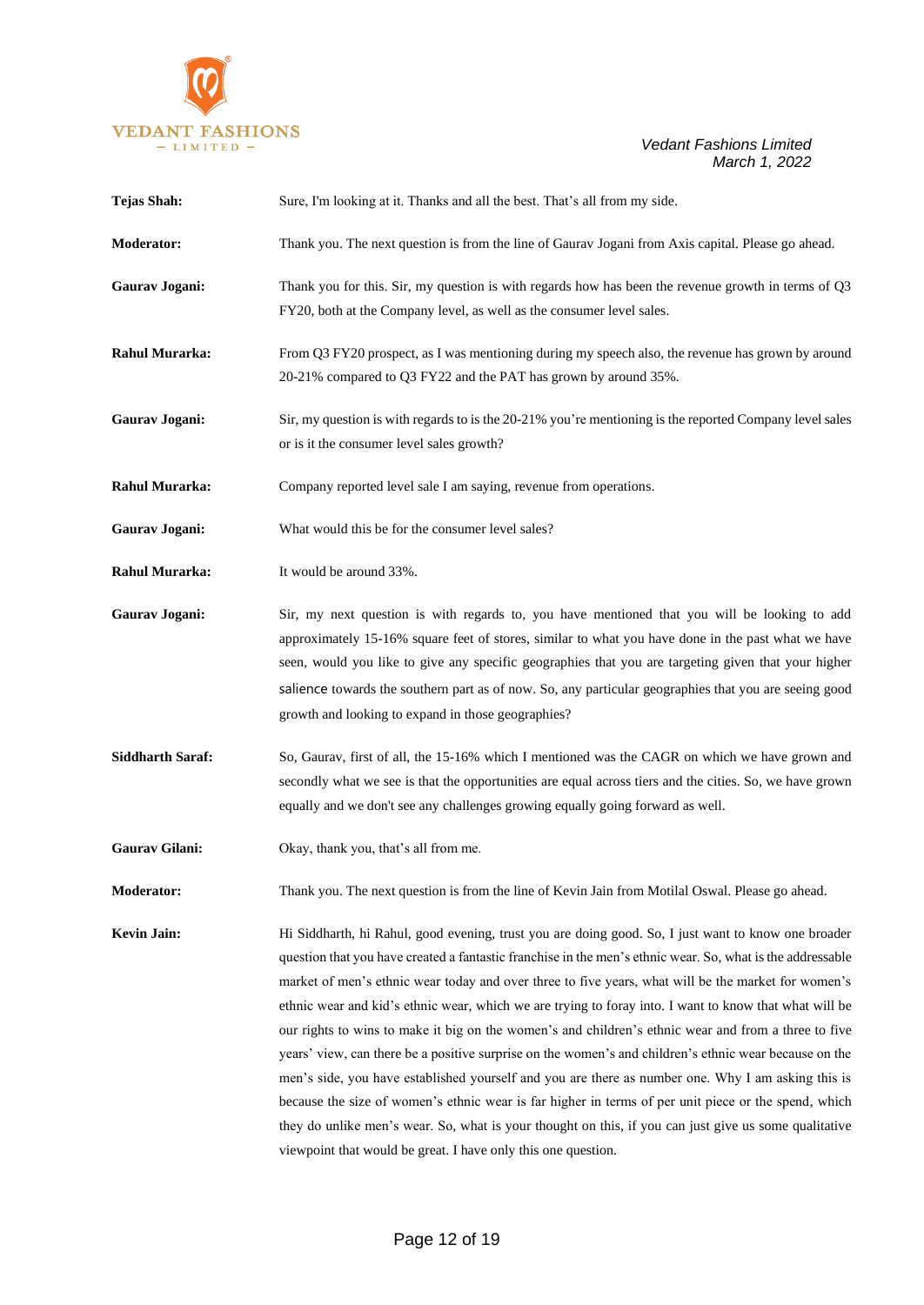

**Vedant Modi:** Absolutely sir. So, just explaining the whole industry to start up with your first question. The entire ethnic wear industry of India currently stands at about 1.8 lakh crores in FY20 based on the CRISIL report. The men's part of it is about Rs. 18,000 crores of which the branded celebration wear segment is expected to grow at a CAGR of 18-22% over the next five years. Similarly, for women's, which is the bigger market, it's about Rs. 1.45 lakh crores of which the branded celebration wear industry is expected to grow at a CAGR of 17-20% over the next five years. With women's celebration wear, our strategy has been clear from the beginning where we started Mohey in late 2015, early 2016 time area, and we started with all categories. So, we now understand that the nucleus of our brand will be lehengas supported by saris and gowns. Once we understood that, we launched independent marketing initiatives in 2019 with Alia Bhatt as our brand ambassador and the brand really picked up. It showed us the true promise and we have been able to create a very aspirational brand that is yet value for money. So, the idea is in India right now, a woman is kind of inspired or aspires to buy a high-end luxury designer product, but is unable to afford it. At the same time, you will find the only alternative they have is the local markets in their city, that is where Mohey steps in with a great and beautiful store in locations like Lower Parel, locations like South-Ex in New Delhi, Park Street in Kolkata, providing the best of customer experiences, the best of consumer products, amazing range of lehengas and with India growing and more and more women working, we feel that the difference between a man and a woman in terms of their spending choices, especially the way they look for products is gradually decreasing, which we are currently also witnessing at the store level. I think Mohey is set for the next leg of growth, and we are very excited about the same. With kids, I think Manyavar has already witnessed a good kind of portfolio for kids and we already have a lot of kids walking in who aspire to wear those celebrityinspired products from our brand and because the brand has been so productive, I think space has always been an issue for kids, but with bigger and larger stores, we are accommodating a larger space for kids and just talking about boys precisely for now, I think we are set to grow for the coming years.

| Kevin Jain:<br>Thank you, and one last thing, for the nine months, what would be the volume growth and value growth? |  |
|----------------------------------------------------------------------------------------------------------------------|--|
|----------------------------------------------------------------------------------------------------------------------|--|

| <b>Vedant Modi:</b> |  | Yes, just give us a second. We'll get back to you on that one. |  |
|---------------------|--|----------------------------------------------------------------|--|
|---------------------|--|----------------------------------------------------------------|--|

**Kevin Jain:** Thank you. Done.

**Moderator:** Thank you. The next question is from the line of Devanshu Bansal from Emkay Global. Please go ahead.

**Devanshu Bansal:** Hi. Thanks for the opportunity. I just wanted to check in terms of you indicated 15% SSG growth over pre-COVID levels if you can provide the breakup in terms of volume and pricing growth that would be helpful.

**Vedant Modi:** So, pricing is almost negligible or almost insignificant so to say, it's primarily through volume growth.

**Devanshu Bansal:** Okay. Thanks. That's it from my side.

**Moderator:** Thank you. The next question is from the line of Jitendra Arora from ICICI Prudential Life Insurance. Please go ahead.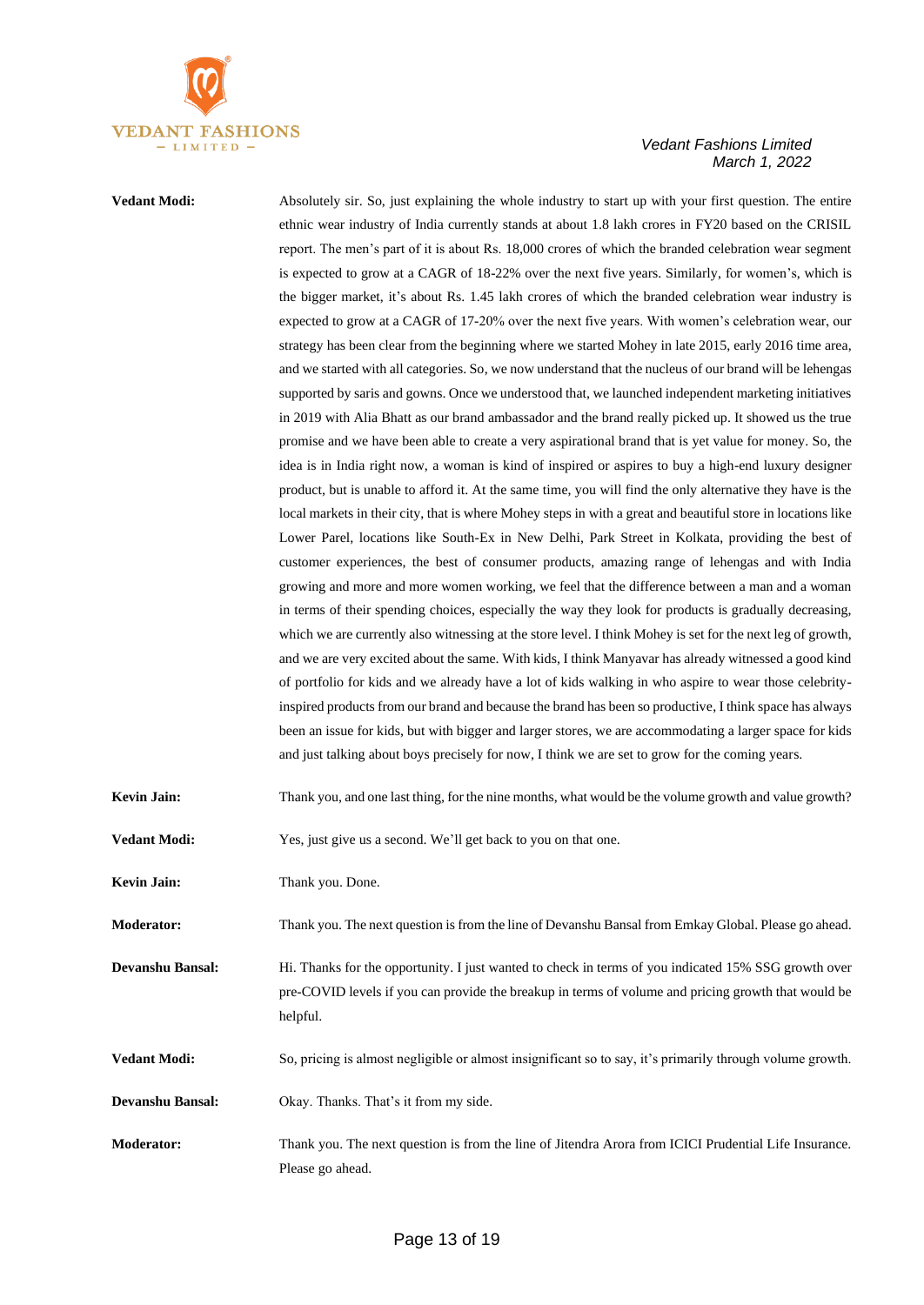

| Jitendra Arora:         | Hi. Thank you for taking this question. Just wanted to understand what will be the average ticket size<br>for a lehenga at Mohey and also if you can help me understand what will be the average ticket size for<br>celebration wear in Manyavar.                                                                                                                                                                                                                                                                                                                                       |
|-------------------------|-----------------------------------------------------------------------------------------------------------------------------------------------------------------------------------------------------------------------------------------------------------------------------------------------------------------------------------------------------------------------------------------------------------------------------------------------------------------------------------------------------------------------------------------------------------------------------------------|
| <b>Vedant Modi:</b>     | I think these are confidential at the moment. So, we won't be able to share the exact details, but talking<br>about sort of our range of products that we have, so if we talk about Indo-Western and sherwanis in<br>Manyavar, we go from about Rs. 11,000 all the way up to Rs. 40,000 in Manyavar whereas at the same<br>time for lehengas, we have options from about Rs. 17000 to Rs. 60,000 to Rs. 70,000 in Mohey, so that<br>is the sort of range we have in our stores currently.                                                                                               |
| Jitendra Arora:         | Okay, thank you.                                                                                                                                                                                                                                                                                                                                                                                                                                                                                                                                                                        |
| <b>Moderator:</b>       | Thank you. The next question is from the line of Yajash Mehta from Kotak Mahindra Bank. Please go<br>ahead.                                                                                                                                                                                                                                                                                                                                                                                                                                                                             |
| Yajash Mehta:           | Hi. Congratulations on a good set of numbers. Basically what I really want to ask was obviously you<br>have mentioned that 84% of the sales are coming from Manyavar, so over the long-term what would be<br>the mix that you would be probably looking at and what are the operating margins for the various brands<br>if you could just throw some colour on that.                                                                                                                                                                                                                    |
| <b>Vedant Modi:</b>     | Thank you for your question. The thing is there is so much potential to grow in Manyavar itself that it's<br>been beating our expectations in terms of growth and because of that it is hard to comment on the kind<br>of share we will see going forward, but as the newer and emerging brands are much smaller in base, we<br>can assume their growth to be faster than that of Manyavar. At the same time, in terms of margins, they<br>are lower than Manyavar currently, but we are very confident that over the years, we will be able to get<br>them to current Company average. |
| <b>Yajash Mehta:</b>    | Okay, thank you so much.                                                                                                                                                                                                                                                                                                                                                                                                                                                                                                                                                                |
| <b>Moderator:</b>       | Thank you. The next question is from the line of Lavita Lasrado from Mirae Asset. Please go ahead.                                                                                                                                                                                                                                                                                                                                                                                                                                                                                      |
| Lavita Lasrado:         | Hi. Thank you for the opportunity. So, with respect to the questions asked before, I have similar kind<br>of questions. I want to understand your strategy or your expectation in terms of Mohey brand as you<br>have seen, the Mohey brand has been growing much faster than your men's brand. So, do you expect a<br>similar kind of performance in the coming five years and the second question is, did you have any sort<br>of discounts during the last 12 months in order to reduce any of the inventory? Thank you.                                                             |
| <b>Siddharth Saraf:</b> | Hi. So, I would not like to give any guidance as such, but what we can say is all the efficiency parameters<br>that we track for each of our brands, so Mohey is also showing very promising numbers from the same<br>and as Vedant mentioned that we leant over the time of which categories should work for us, we focus<br>on the same and the two categories that form the majority part for our revenue, that's close to I can say<br>80%, saris and lehengas are showing very promising growth. So, we can see that we are on the right<br>trajectory on our path to grow.        |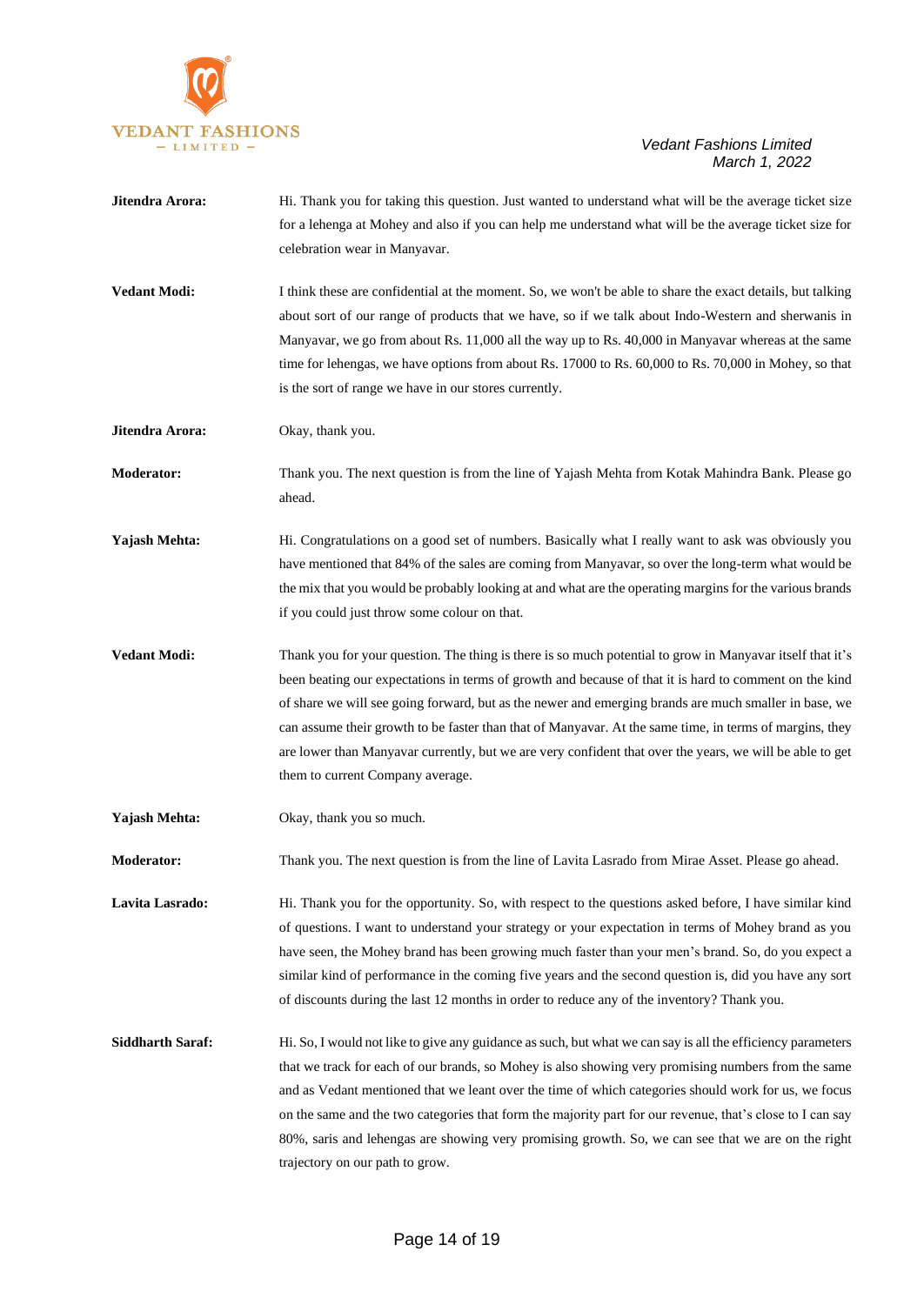

| Lavita Lasrado:       | Okay, and how about the discount policy that you have, do you still continue to having no discount, did<br>you have any discount in the last 12 months.                                                                                                                                                                                                                                                                                                                                                                |
|-----------------------|------------------------------------------------------------------------------------------------------------------------------------------------------------------------------------------------------------------------------------------------------------------------------------------------------------------------------------------------------------------------------------------------------------------------------------------------------------------------------------------------------------------------|
| <b>Vedant Modi:</b>   | In Manyavar, we have not sold a single product on discount in the history of the brand and with<br>Manyavar there has been no discount in the last 12 months as well. With Mohey and Mebaz, there have<br>been discounts, but at a very small level, almost nothing too significant, low single digit numbers you<br>can say.                                                                                                                                                                                          |
| Lavita Lasrado:       | Thank you.                                                                                                                                                                                                                                                                                                                                                                                                                                                                                                             |
| <b>Moderator:</b>     | Thank you. The next question is from the line of Sameer Gupta from India Infoline. Please go ahead.                                                                                                                                                                                                                                                                                                                                                                                                                    |
| <b>Sameer Gupta:</b>  | Hi sir and thanks for taking the questions. Two questions from my side. One, can you explain the<br>seasonality in the business so typically how much lower is the customer level sales in 4Q versus 3Q?<br>That would be my first question.                                                                                                                                                                                                                                                                           |
| <b>Rahul Murarka:</b> | So, typically from a complete year prospect, Q3 is the best quarter for us and Q2 because of lower<br>weddings all over India that is where the percentage of revenue contribution is lower all over. So,<br>typically if you ask me to split, the Q1 and Q4 is around 25% on an average, Q2 is around 12% and Q3<br>is highest around 35-37%. So, that is a general split, which is there and of course because of marriages,<br>it may happen that some of Q4 getting split into Q1 or defer to Q1, that can happen. |
| <b>Sameer Gupta:</b>  | And the gross margin, there is no seasonality, right?                                                                                                                                                                                                                                                                                                                                                                                                                                                                  |
| <b>Rahul Murarka:</b> | No, gross margin, there is no seasonality.                                                                                                                                                                                                                                                                                                                                                                                                                                                                             |
| <b>Sameer Gupta:</b>  | Sir, second question is that I just heard in your opening remarks that you have a target to reach 5 million<br>weddings from the potential 10 million that will happen. So, any number that you can share and what<br>it is currently for us, how many are we reaching right now?                                                                                                                                                                                                                                      |
| <b>Vedant Modi:</b>   | Yes, so that's not exactly what we had mentioned. So, about Manthan as a brand has the opportunity of<br>addressing 5 million out of the 10 million weddings that happen in India according to researches that<br>we have conducted based on the pricing of the brand, and in terms of the number of weddings we are<br>present in, we have data to address internally, but I don't think it is well researched enough to share it<br>on a public forum.                                                               |
| <b>Sameer Gupta:</b>  | No problem sir, thank you. That's all from me and all the best.                                                                                                                                                                                                                                                                                                                                                                                                                                                        |
| <b>Moderator:</b>     | Thank you. The next question is from the line of Jitendra Arora from ICICI Prudential Life Insurance.<br>Please go ahead.                                                                                                                                                                                                                                                                                                                                                                                              |
| Jitendra Arora:       | Another question, which I have. Is there a significant difference between per square feet sales for a Tier-<br>1 versus a Tier-2 or a Tier-3 city store?                                                                                                                                                                                                                                                                                                                                                               |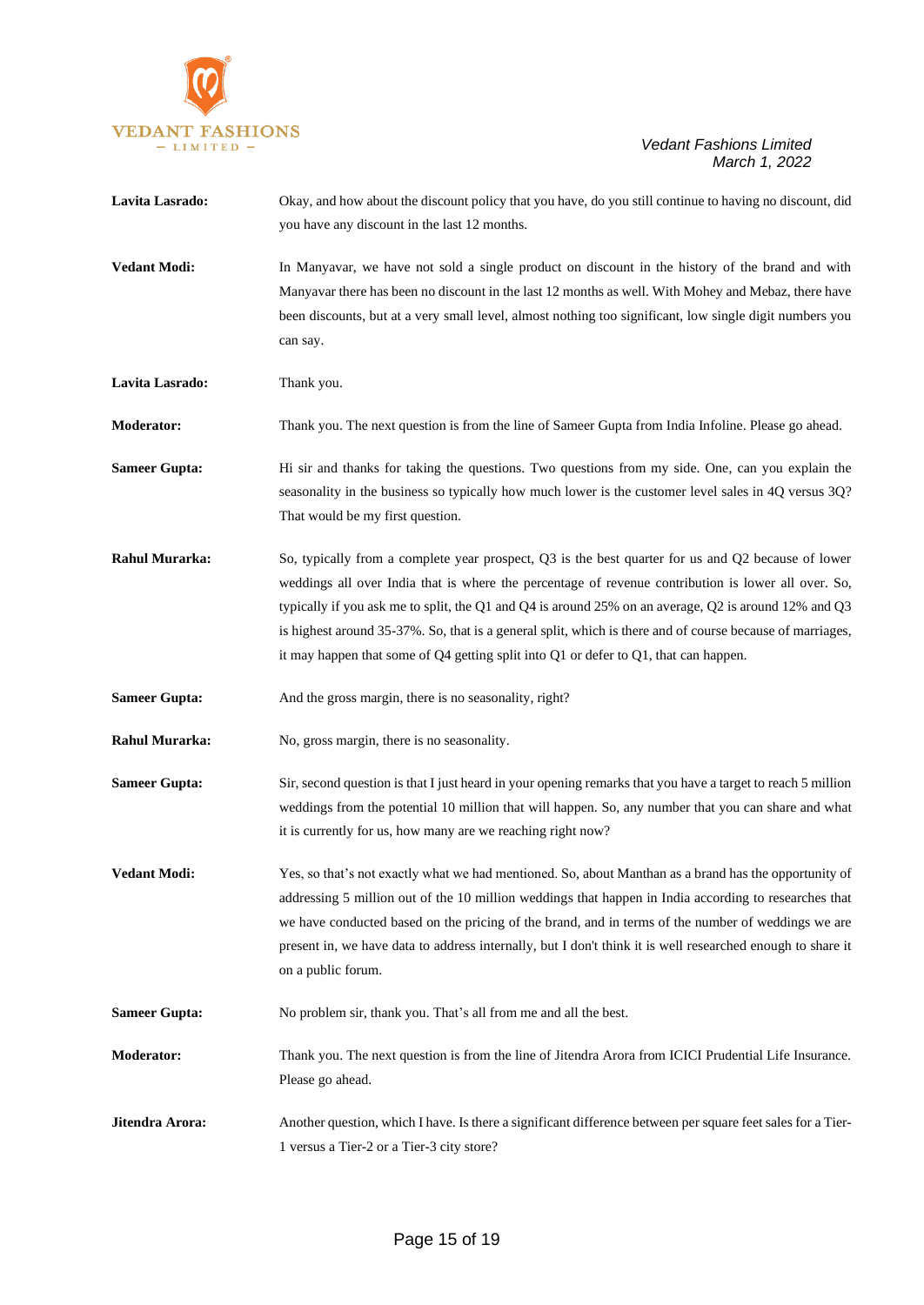

| <b>Rahul Murarka:</b>   | Did you ask per square feet sales, productivity between Tier-1, Tier-2 and Tier-3?                                                                                                                                                                                                                                                                                                                                                                                                                                                                                                                                                                                                                                                                                                                                                                                                                                                                                                                                                                 |  |
|-------------------------|----------------------------------------------------------------------------------------------------------------------------------------------------------------------------------------------------------------------------------------------------------------------------------------------------------------------------------------------------------------------------------------------------------------------------------------------------------------------------------------------------------------------------------------------------------------------------------------------------------------------------------------------------------------------------------------------------------------------------------------------------------------------------------------------------------------------------------------------------------------------------------------------------------------------------------------------------------------------------------------------------------------------------------------------------|--|
| <b>Vedant Modi:</b>     | Yes, so they are different. However, it's nothing too significant and when we look at it in terms of<br>profitability, both from our end and in terms of our franchise partners, it ends up being very similar<br>because it's cheaper to run stores in Tier-3 and Tier-2 cities. So, while productivity might be slightly<br>low, profitability levels are almost similar across the tiers.                                                                                                                                                                                                                                                                                                                                                                                                                                                                                                                                                                                                                                                       |  |
| Jitendra Arora:         | I do understand that but given the fact that our growth footprint will increasingly be higher in Tier-2<br>and Tier-3, it may have implications for us in terms of overall growth, so that's why I wanted to<br>understand that.                                                                                                                                                                                                                                                                                                                                                                                                                                                                                                                                                                                                                                                                                                                                                                                                                   |  |
| <b>Vedant Modi:</b>     | We'll get back to you with the exact numbers after the call.                                                                                                                                                                                                                                                                                                                                                                                                                                                                                                                                                                                                                                                                                                                                                                                                                                                                                                                                                                                       |  |
| <b>Rahul Murarka:</b>   | But having said that, I would just like to add up on what Vedant mentioned. So, currently we have more<br>or less equal split between Tier-1 and Tier-2, Tier-3 together. Of course, during COVID period, we<br>have seen Tier-2 and Tier-3 performing better than Tier-1 because the restrictions and lockdowns were<br>there. Having said that, if you see Tier-1, we feel that still Tier-1 has lots and lots of potential to grow,<br>so it will be incorrect to mention that Tier-2 and Tier-3 will grow higher in future compared to Tier-1<br>because I will speak about one of the city, Hyderabad, right. That city in itself has so many stores, it<br>contributes the highest revenue for us as a percentage and that is one of the Tier-1 cities and we have<br>also grown significantly in terms of our growth from Tier-1 what we were three or four years before<br>compared to what we are now. So, we see a very high potential in Tier-1 as well. So, we will equally<br>grow in all Tier-1, Tier-2 and Tier-3 cities in future. |  |
| Jitendra Arora:         | Thank you.                                                                                                                                                                                                                                                                                                                                                                                                                                                                                                                                                                                                                                                                                                                                                                                                                                                                                                                                                                                                                                         |  |
| Moderator:              | Thank you. The next question is from the line of Pranay from Mirae Asset. Please go ahead.                                                                                                                                                                                                                                                                                                                                                                                                                                                                                                                                                                                                                                                                                                                                                                                                                                                                                                                                                         |  |
| Pranay:                 | Thank you for the opportunity and sorry for the inconvenience earlier with regards to the network. So,<br>I have two questions with regard to Mohey. Correct me if I am wrong that 84% of the revenue comes<br>from what Manyavar and Mohey or it's just from Manyavar?                                                                                                                                                                                                                                                                                                                                                                                                                                                                                                                                                                                                                                                                                                                                                                            |  |
| <b>Vedant Modi:</b>     | Just from Manyavar.                                                                                                                                                                                                                                                                                                                                                                                                                                                                                                                                                                                                                                                                                                                                                                                                                                                                                                                                                                                                                                |  |
| Pranay:                 | Okay and secondly so could you just tell us how much Mohey contributes and the current stores of<br>Mohey?                                                                                                                                                                                                                                                                                                                                                                                                                                                                                                                                                                                                                                                                                                                                                                                                                                                                                                                                         |  |
| <b>Siddharth Saraf:</b> | So, as we said that we would be comfortable sharing on brand level wise. We have already shared on<br>the other percentage being 15% including Mohey, but as we said, we'll be comfortable sharing the<br>numbers brand wise once they reach a particular size, and as far as the number of stores are concerned<br>for Mohey, it is close to 94-95 stores currently.                                                                                                                                                                                                                                                                                                                                                                                                                                                                                                                                                                                                                                                                              |  |
| Pranay:                 | Okay, alright, thank you. Just last one, could you just highlight on how the royalty terms are with the<br>franchises?                                                                                                                                                                                                                                                                                                                                                                                                                                                                                                                                                                                                                                                                                                                                                                                                                                                                                                                             |  |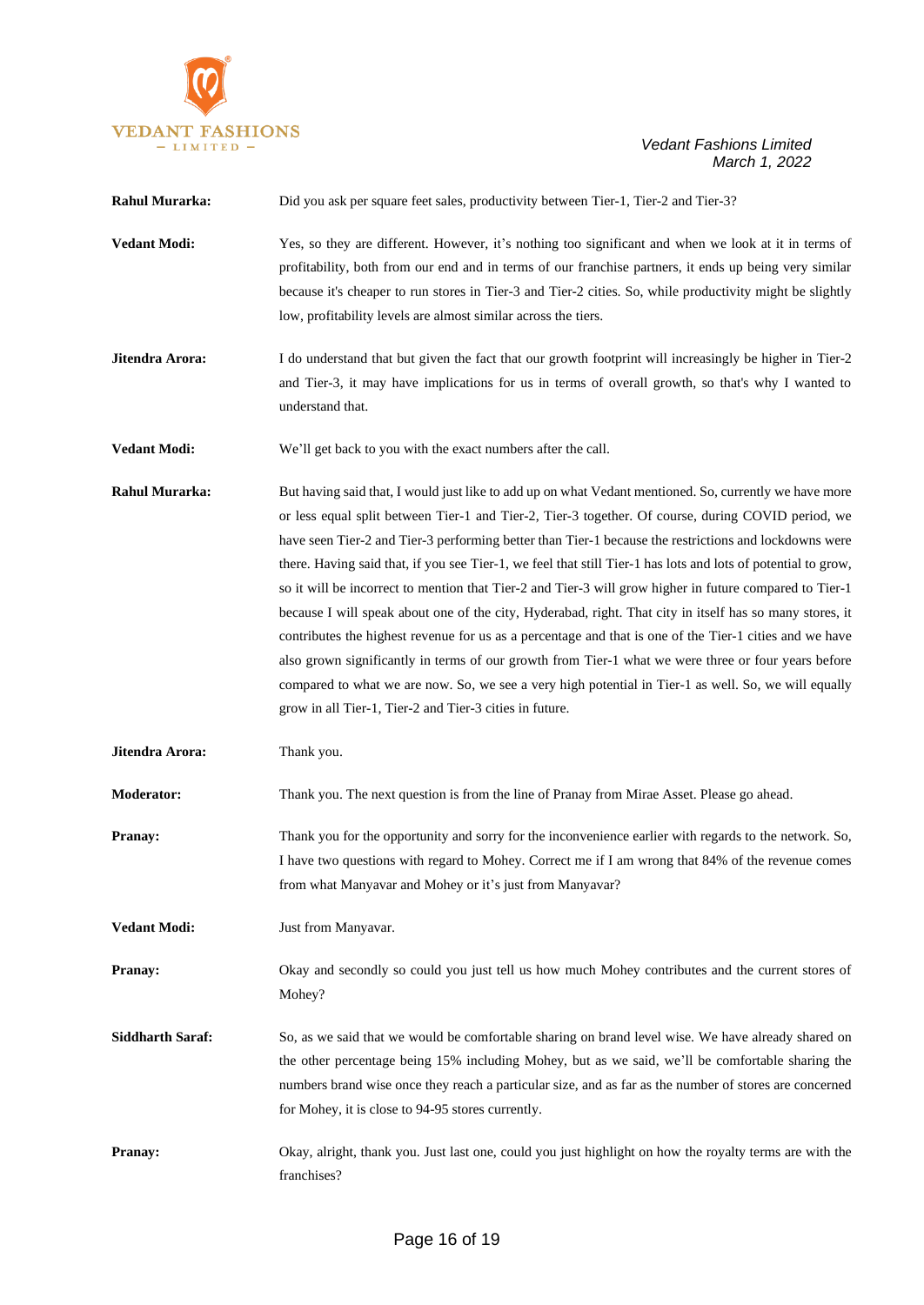

- **Vedant Modi:** Yes, so we operate in two models. The first model is 18% where the franchise bears all the cost and does not bear the least cost, where the Company bears the least cost and they are given 18% royalty along with the GST component. The other agreement we have with them is 29.5% plus GST where they also bear the least cost.
- **Rahul Murarka:** This is what Vedant was mentioning as the franchise margin. So, they are not paying any royalty to us. We give them the franchise margins depending upon the two models, which Vedant explained.
- **Pranay:** So, these both are margins and not royalty.

**Rahul Murarka:** No, there is no payment of royalty in our business.

- **Pranay:** Alright, that would help. Thank you.
- **Moderator:** Thank you. The next question is from the line of Ankit Kedia from Phillip Capital. Please go ahead.
- **Ankit Kedia:** Sir, thank you for taking my question again. Just on the A&P spends, while this quarter we have spent a lot, from a long-term perspective, what could be our A&P spends strategy going ahead because if I look at from FY18 to FY20, our A&P spends have pretty much been similar at between 65 and 70 odd crores. So, going forward, will we be spending that 6.5-7% or can we curtail that number.
- **Vedant Modi:** So, just talking about Q3 marketing, I think given the kind of hectic period we saw, it was a great opportunity to tap on the Indian space through the World Cup, which turned to be very good for us and during COVID, we had a great shift from different offline mediums of marketing through a transition to going to digital marketing. This allows us to target our brides and grooms, their close families and friends in a much more efficient manner and that's why we were able to curtail our costs during FY21 and also when you look at a year-to-date basis in FY22. Given the kind of learnings we've had in these two years, we believe that we should be at a stable state rate of about 5-6% in the coming few quarters if the kind of A&P spends, we are targeting.
- **Ankit Kedia:** Sure, that's helpful. My second question is regarding the flagship stores versus EBO. So, if you can just highlight in these Tier-2 to Tier-4 cities, will we continue to open flagship stores also or they would be smaller EBOs, 1000 to 1500-2000 square feet stores so we could have a bigger store opening number while the area addition could still be slightly lower or if only malls or metros, the flagship stores make prudent sense to us.
- **Vedant Modi:** It's an overall combination of things. So, while in Tier-3 and Tier-4, the chances of a flagship are lower. In Tier-2, definitely we have been opening a lot of flagship stores and we'll continue to do so, and it would be a combination of these things. Currently, about 60% of our revenue has been coming from flagship stores and we believe that number should go up in the coming few years.
- Ankit Kedia: That's helpful. Thank you so much.
- **Moderator:** The next question is from the line of Mayur from Wealth Managers India. Please go ahead.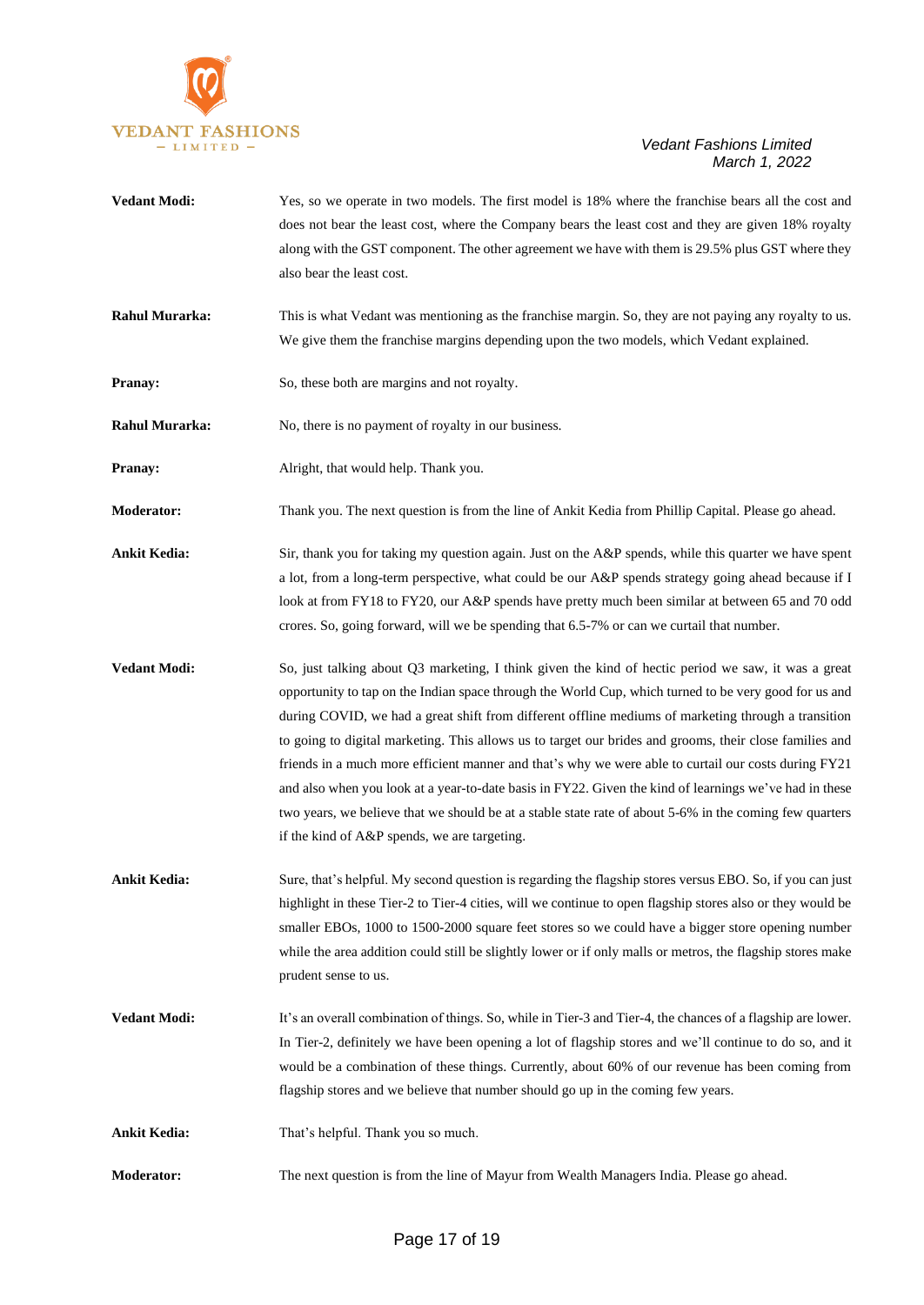

**Mayur:** Good evening, thank you for taking the questions and let me congratulate you for a lovely listing. Anybody who is tracking the sector will be very proud to look at a fashion Company with such huge margins and return on capital employed, so it's very exciting to look at the Company and second thing, let me also apologize that I have not gone through in detailed, the prospectus or this, it is my first introduction, so pardon me with certain basic questions here. The first one is now here, please don't take it as a pointer, it's just I wanted to understand your experience now that it's the first interaction in a call like this after the quarterly result, for less than Rs. 1000 sales, we have listed at Rs. 20,000 crore market cap. How do you think, as minority shareholders over the next three to four years, what kind of value creation process is possible and were these valuations, obviously these have come after your discussion with the lead managers and everything and it is the market situation, but was it anywhere near because even the best of the listed companies don't come at 20x at sales, obviously the financial matrix and everything has been put together, I am not at all questioning that, but I am just trying to understand how has been your experience to look at such a phenomenal listing and the way market has accepted and how do you see minority shareholders gaining over the next three or four years, the wealth creation which you have created and how they will create over the next three, four, five years?

- **Siddharth Saraf:** Hi. So basically, we are here to discuss the Company's result and the business updates. Markets or valuation is not something in our hands, I believe. We had multiple rounds of discussion with the investors and the bankers, and then we came with this valuation. For a Company like us, I think just price to sales parameter that we are seeing for such a profitable Company should not be the only matrix to be seen and rest you should definitely compare with the peers in the industry, but again here we are to speak about the performance of the Company and the business outlook going forward and as far as minority shareholders are concerned, as you have asked, so we have always been a shareholder friendly Company, which has the highest aspirations to benefit and optimize the best returns for our stakeholders and will definitely keep up doing the same in the future as well.
- **Vedant Modi:** Just in addition to that I think you might want to just contact Axis Capital and join one of their conference calls that they host where you can get a full presentation that we've been doing for our prospective investors.
- **Mayur:** Okay, so from a completely top-down, let me just come to the operational aspects, I think that will be better. If you look at our average per square feet sales is around 7,500 per square feet, this is an average, so I am sure the range would be much higher. So, would you be in a position to share what kind of range the oldest store or the flagship store must be so that we just get the kind of potential and how many stores as a percentage would be above the average?
- **Rahul Murarka:** So, 7,500 is not the right number if you ask us, it's much higher than that. I'm not sure how you have computed that number, maybe you have considered the revenue from operations, which is coming in the PL, but that is after reducing the franchise margins, which we give. So, that is not the right parameter to consider. As far as profitability, productivity and these assets are concerned, 75% or more of franchise are working with us for more than three years and 67-68% of franchises have more than two or more stores, that very much establishes and demonstrate the profitability, which we have been able to set for